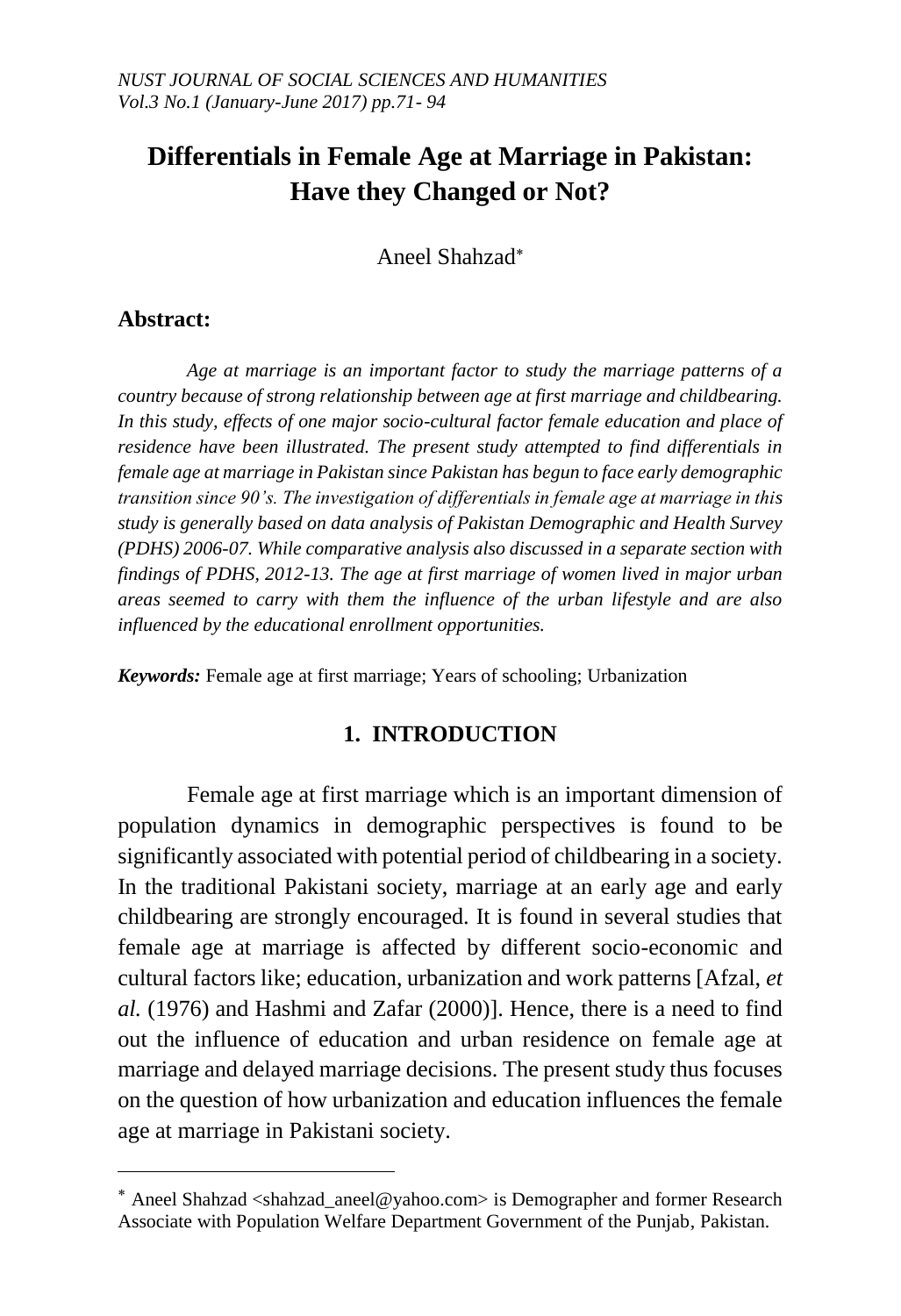In the cultural context of Pakistani society, a marriage generally means a relationship between families rather than only between the couple concerned [Fazalbhoy (2006)]. Further, marriages in Pakistani society require the *Nikah* (marriage contract), which is binding on both parties, and the *Mehr* (An agreed amount paid by groom to bride as per Islamic law) which is a gift given by the groom to the bride on the occasion of marriage, for a marriage to be considered legally and socially acceptable.

It is preferred that marriages should be arranged by parents rather than by the couple concerned [Shaw (2001) and Hussain (1999)]. Apart from sectarian differences, South Asian Muslims are divided into communities, called *Biraderi* (Group of community members belonging to same caste), *Jamaat* (group), and *Khandan* (Family) to name a few. These communities or groups in South Asian region have different traditions which arise out of the caste to which they had belonged prior to their migrational history or the region to which they belong may practice exogamy. Endogamy is preferred by the previously discussed communities, the stipulation being more strongly enforced for women, so as to preserve community identity [Hussain (1999)].

In general, marriage is universal for girls, and early marriage is preferred [Fazalbhoy (2006)]. Marriage is seen as the best security for a girl. Chastity is highly valued for girls and is a reason for preferring early marriage. Marriages are preferably arranged by parents, and such marriages have a higher status in the opinion than love marriages, where the couples have exercised their own choice [Fazalbhoy (2006)].

While the legal age at marriage is 18 in Pakistan the average age for first marriages among women is 18.8 [PDHS (1990)]. It is estimated that less than 50 percent of women in Pakistan marry before the age of 15 years as mentioned in PDHS 1990-91. Age at marriage is most important to study as; Pakistani society takes marriage as a natural and expected part of being a grown-up, and they continue to get married for family formation and childbearing in early ages [Afzal, *et al.* (1994) and Sathar and Kiani (1986)].

Age at marriage is an important factor to study the marriage patterns of a country because of strong relationship between age at first marriage and childbearing. In most of the Muslim societies, childbearing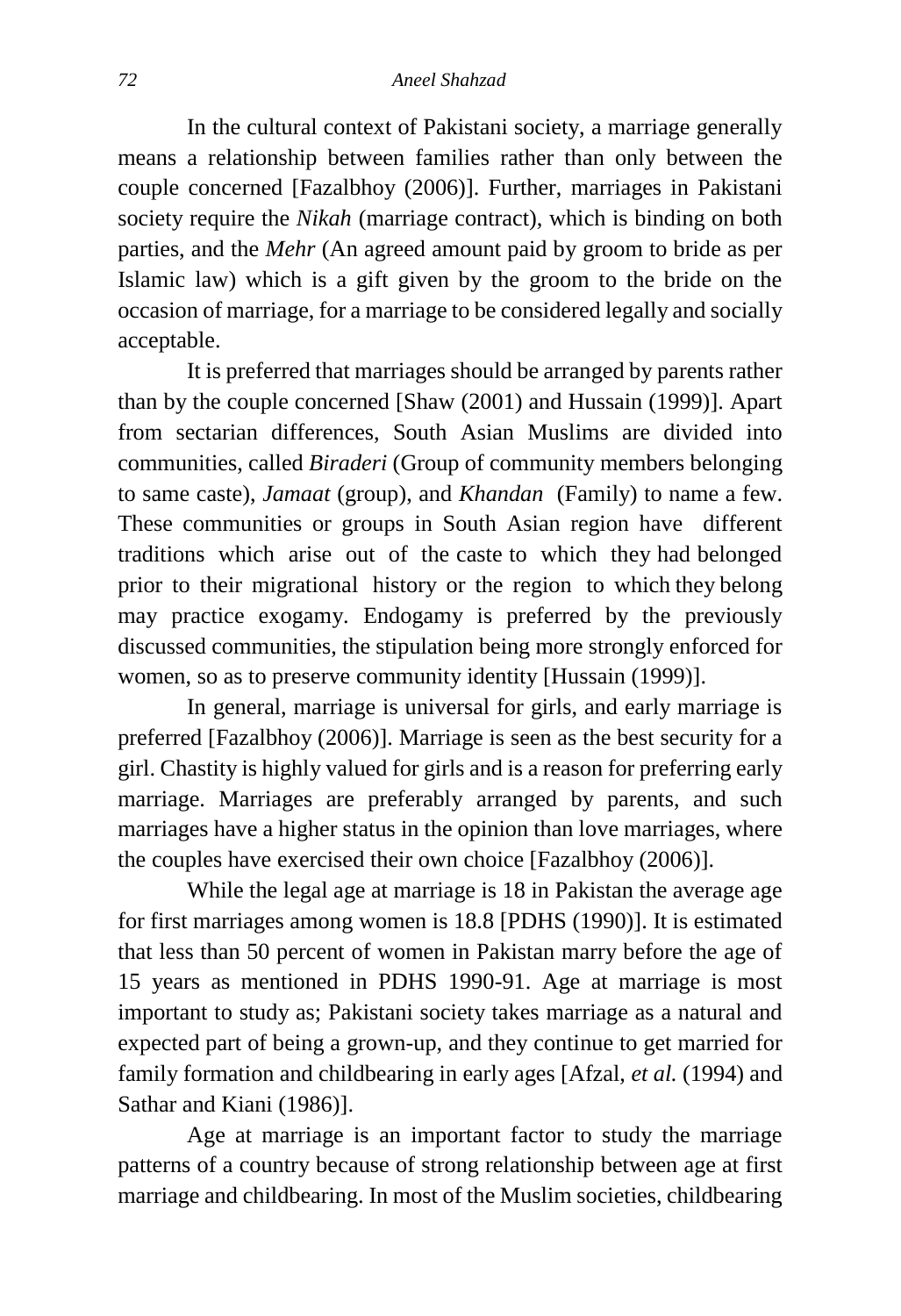starts after marriage. For instance, in North Sudan pre-marital sex is forbidden by Islamic culture and marriage is necessary for family formation and so childbearing [WFS Report (1975)]. Various studies in marriage have shown that marriage patterns are affected by a number of socio-economic factors, cultural factors, religious and ethnicity factors. For instance, in the Republic of Korea several socio-economic, cultural and ethnic factors have considerably affected the individuals age at marriage [Kim and Stinner (1980)]. Similar positive relationship have been found for these determinants of age at marriage in different traditional societies like Bangladesh, India and Tunisia as well as in modernized societies like Japan, Malaysia and Thailand [WFS (1975), Aryee (1985), Goyal (1988) and Badrud Duza and Baldwin (1976)]. Some other major factors which can affect female age at marriage includes urbanization as, in many countries participated in the World Fertility Survey [WFS (1985)] found that significant differentials exists in female age at marriage by urban and rural areas. The above discussion shows that urbanization and female education, considerably effects female age at first marriage in a society. In the present study these factors are considered to explain the effects on female age at first marriage in Pakistan using the Pakistan demographic and Health Survey 2006-07 while in comparison with findings from PDHS, 2012-13.

In Pakistani society marriage is a universal phenomenon and consanguineous marriage is a major feature of the society [Afzal, *et al.* (1994), Shaw (2001) and Bittles (1994)]. Mostly marriages are practiced as a religious obligation for family formation and child bearing because most of the childbearing occurs within marriages in Pakistan [Sathar and Kiani (1986)]. Moreover, marriages are particularly arranged by parents or guardians of a family in Pakistan [Shaw (2001)]. It is reported in a number of demographic studies that in Pakistan, age at marriage is particularly lower in consanguineous marriages which are contracted between close kins as compared to non-consanguineous marriages [Afzal, *et al.* (1994), Shaw (2001), Bittles (1994) and Hussain (1999)]. Age at marriage is affected by several socio-economic variables and leads to marital postponement [Duza and Baldwin (1976)]. It is documented in many marriage studies that other modernity factors like the socio-economic factors, female education, women's participation in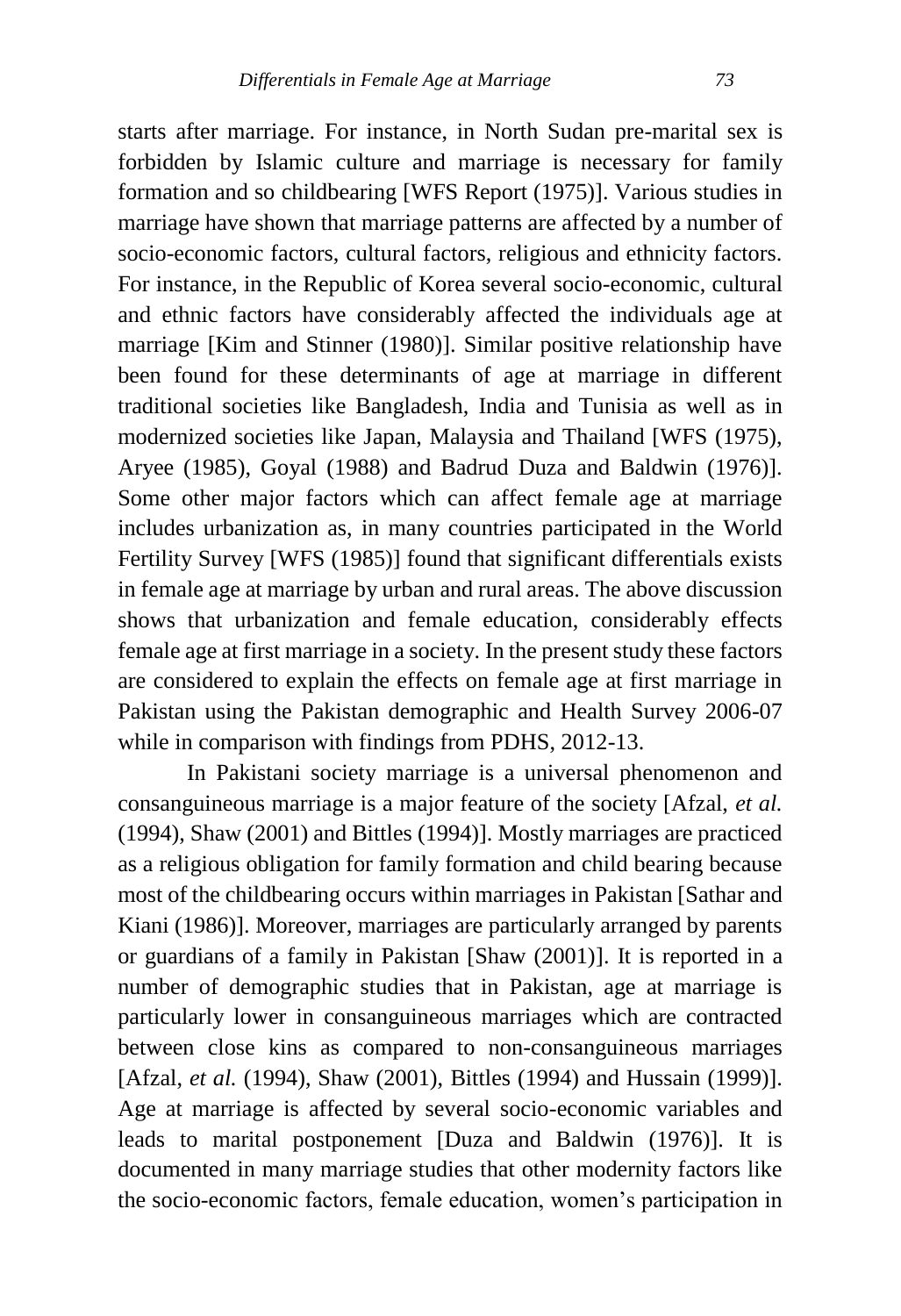labour market and increasing urbanization are the leading factors to increase the female age at marriage [Goyal (1988) and Duza and Baldwin (1976)].

#### **2. LITERATURE REVIEW**

The present paper studies age at first marriage because of its strong relationship with population dynamics like fertility and also its prevalence in demographic literature. Women's years of schooling was chosen because there is a natural correlation between age at marriage and education level (i.e., higher the education, higher will be the age at first marriage). The second variable place of residence has been described as the other best predictor of marital postponement. The question analyzed in this study whether differences in female age at marriage in Pakistan can be predicted by female education level and by type of place of residence. Differentials in female age of first marriage for educated females from urban and rural background are also analyzed to find out any significant changes in female age at first marriage in Pakistan. Therefore, the focus of this study is whether place of residence as well as differences in education level are correlated with female age of first marriage and if not so then what can be other associated factors.

Karim (1984) observed variations in age at marriage of evermarried women from Pakistan Fertility Survey (PFS) and concluded in his study that female age at marriage has increased in Pakistan during the past decades especially during the 1960's. During the decade of 1960's Pakistan also experienced an expansion of rural economy through the growth of non-agricultural sector due to pace of increasing urbanization. The author identified a number of factors that were associated and differentials in age at first marriage of females such as; region of residence, and childhood place of residence, provincial and ethnic affiliations, women's educational attainment and the levels of female labour force participation. Moreover, the author argued that a variety of social changes lead to variations in marriage pattern so females. Another study of age at marriage examined these social changes in the Pakistani society using the term social change [Afzal, *et al.* (1976)].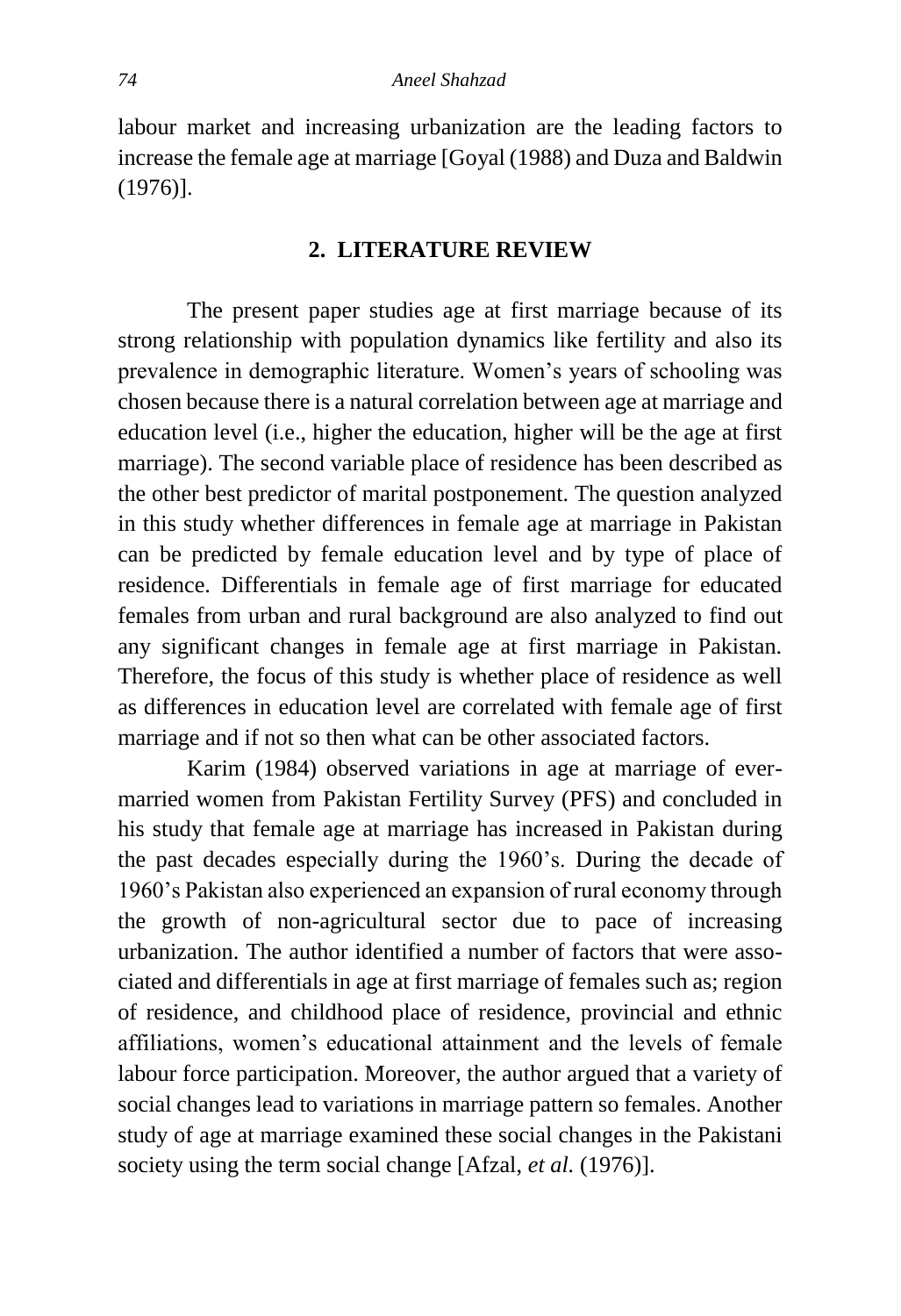Sathar and Kiani (1986) examined the data from the migration module of the Population, Labour Force and Migration (PLM) Survey of 1979 to explore the impact of modernity factors like education, modern occupations, urbanization and migration on age at marriage by current age groups in Pakistan. The authors concluded that the study showed a substantial increase in proportion never married during the 1960s and subsequently until 1981. The results of the study showed that proportion never married for females in the age 15-29 age groups has increased and this increase was more pronounced for females than males in the same age-group. Moreover, delayed marriages occurred to a greater extent among young educated females living in urban areas than among the females of rural background.

Changes in marriage patterns have been at the core of demographic transitions in Europe and also in the Asian countries [Caldwell (1993)]. It is based on the assumption that most of the childbearing occurs within marriage in Pakistan and delayed marriages of females has direct impact of delaying the age of sexual initiation and the age at first birth [Sathar and Kiani (1998)]. The important findings of the study were that rising female age at marriage is the main factor for decreasing fertility levels especially a decline in marital fertility. However, an emerging trend of marriage squeeze is also introduced in the study that has its own implications for the process of population growth rate in Pakistan. The authors also showed that marriages are delaying for females in Pakistan and conversely there is a rise in nevermarried proportions in the age-groups of 15-29.

Female age at marriage is strongly associated with fertility and therefore levels of fertility in a society. The focus of this study is on determining factors which affect directly female age at first marriage in Pakistan. As women make up half the country's population so it is important to examine whether their delayed age at marriage affects levels of number of children and fertility in different spheres of society undermine the county's potential for reduction in fertility. Specifically, this study analyzed effect of female education and place of residence on women's age at marriage to measure factors of delay in age of first marriage for women in Pakistan.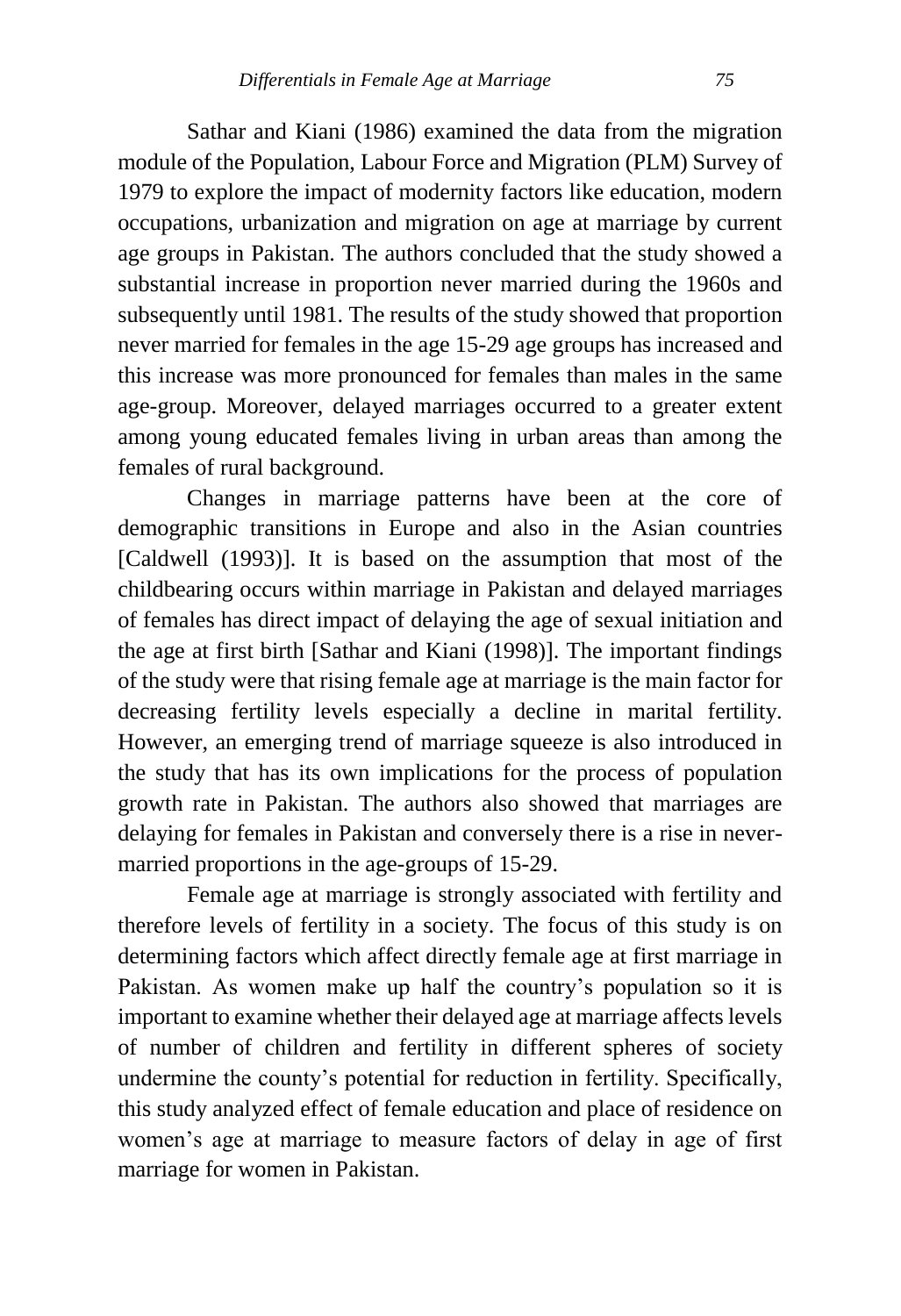On the other hand Sathar and Kiani (1998), in a study it has also been observed that the delay in marriages does not show any differentials by education as it is hard to conclude using cross-sectional data that rise in age at marriage is caused by pursuit of educational opportunities particularly because it is occurring even among uneducated people. While in recent times education and particularly female education is rising. In the context of this research study the differentiating factors of interest were assumed to be influencing female age of first marriage in the country and therefore considered to analyze using Pakistan Demographic and Health survey [PDHS (2006-07)].

Women's higher education and participation in decision–making in Pakistani society seems to be an indicator of progress and linked to delay in their age of first marriage and number of children. This happened in Pakistan whenever the evolving indicators of gender equality paved the way of Pakistani society for any transformation. Similarly, delay in female age at first marriage is associated with socioeconomic indicators particularly women empowerment and that marriage is usually associated with the formation of a separate household from the family of origin and the creation of a new family in our society.

In demographic terms comparison with developed nations Maubrigades (2015), reported that the changing pattern of marriage in European societies has been enormously important as a regulatory mechanism in population growth. In this context, during the demographic transition the European marriage pattern contributed to a decline in fertility because people married later and many people did not marry at all. According to an important current of thought in historical demography, the age at which people first marry at least in Western Europe is an important determinant of population growth. While in the context of Pakistan, focusing on demographic theory which has one main feature of delay in women's age at first marriage this study has studied effects of some modern factors like female education and urban place of residence. Further, all independent variables are discussed briefly below:

# • **Urbanization**

Urbanization is positively associated with age at a marriage of individuals as different studies on marriage patterns reported higher age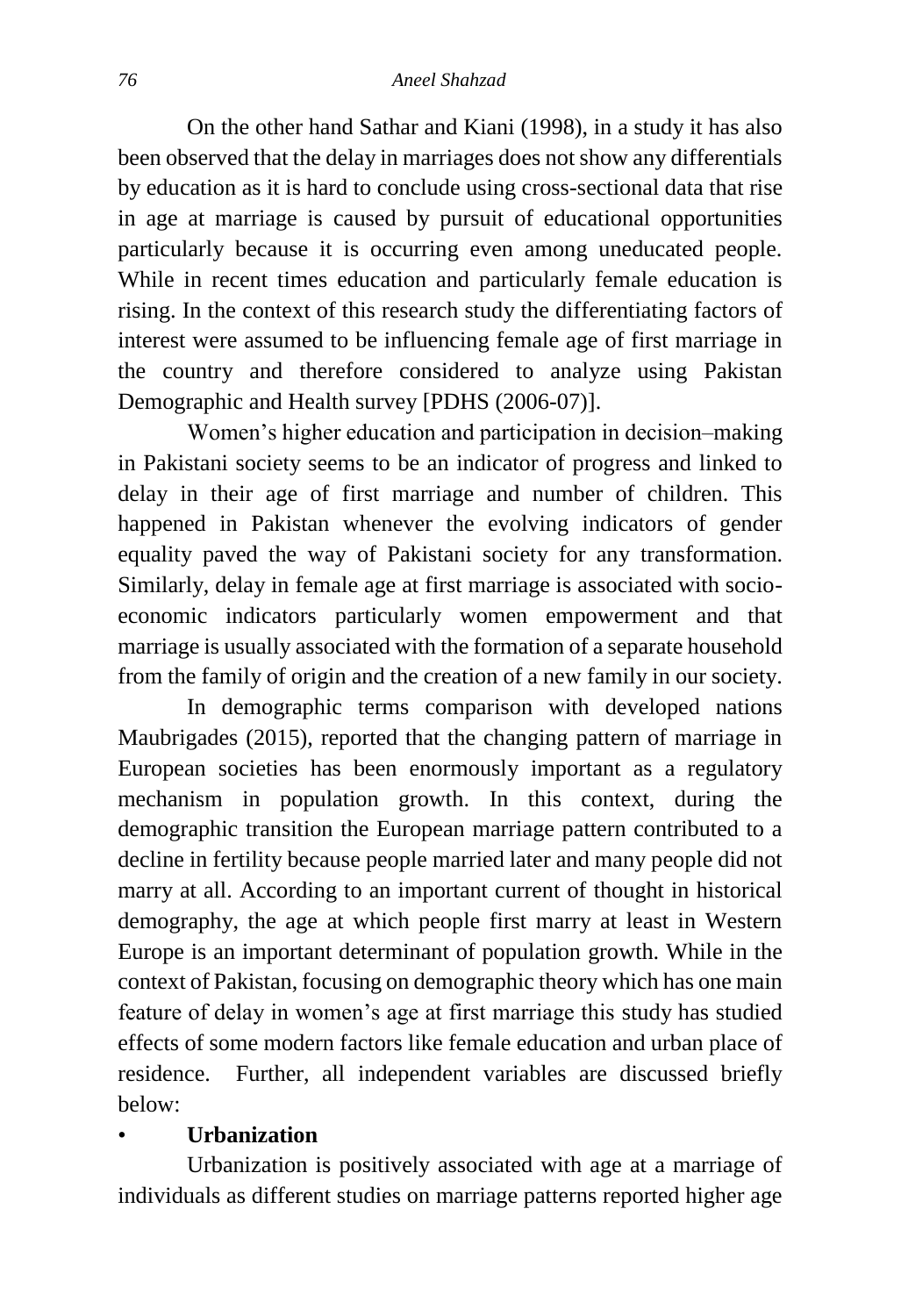at marriage for urban females than rural women [Smith (1980) and Goyal (1976)]. However, there are also major differentials in female age at marriage by type of place of residence, i.e., Major urban, other urban and rural. Goyal (1976) reviewed various studies of Indian age at marriage patterns and found that women living in major urban areas generally have higher age at first marriage than the females living in the other urban areas or town. The author also documented state variations in female age at marriage as females from metropolitan areas like Mumbai mostly have higher age at first marriage than the females from other urban and rural areas. Thus, it is argued that women living in metropolitan areas and big cities are more likely to delay marriages than the females from towns and rural areas [Mahmood and Ali (1984)]. The final factor of focus in this study is place of residence prior to marriage. This is further broken down into major urban, other urban and rural regions, as this method has not been used in previous research. Place of residence has been studied infrequently in relation to marital postponement, which are also less prevalent than the second variable of education level.

# • **Role of Education**

Education is the major factor associated with female age at marriage in Pakistan. A number of studies [Karim (1984), Afzal, *et al.*  (1985), Aryee (1985), Gangadharan and Maitra (2000) and Psacharopoulos and Woodhall (1985)] have shown that women's education levels are closely associated with age at first marriage of females. It is also argued that a rise in women's education level leads to increase in the age at marriage and at the age at which women have their first birth are key features of demographic transition in any country which further leads to nuptiality transition [Gangadharan and Maitra (2000) and Duza and Baldwin (1976)]. These studies have shown that education considerably affects the marriage timing and leads to higher age at marriage for educated females. Given that education level generally increases as age increases and that age is positively correlated with marital postponement, it seems reasonable to suggest that education level would be positively correlated with later age at marriage. While studies have explored whether higher education for women could be predictive of marital postponement has been explored, no studies have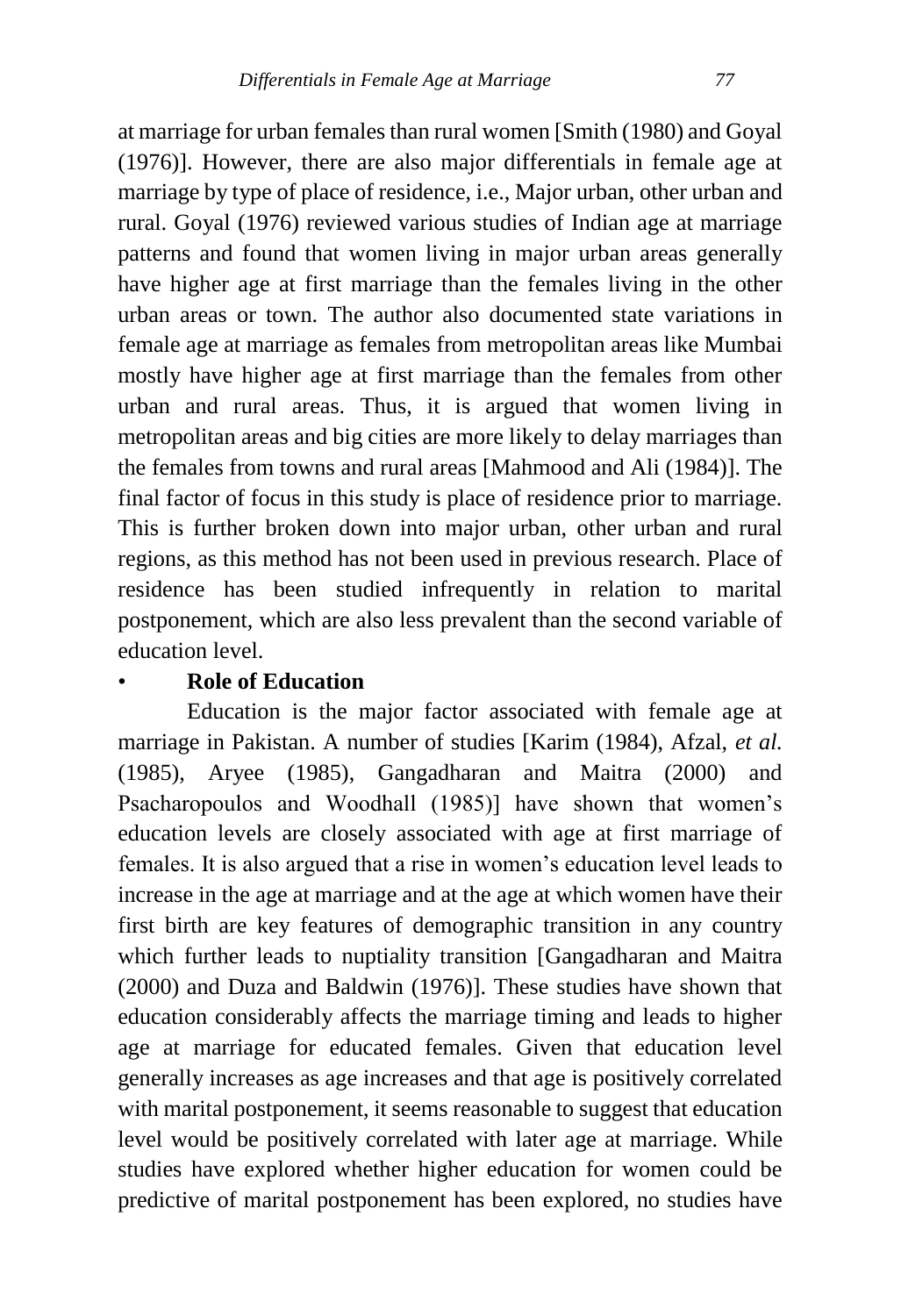been devoted specifically to whether any factors other than education level are related to delayed marriages.

# • **Type of Residence**

Nuptiality transition in various developing countries shows that there are significant urban-rural differentials in the timing of first marriage for females [Smith and Karim (1978) Karim (1994), Goyal (1976), Mahmood and Ali (1984) and UN (1981)]. It can be argued that urbanization through the expansion of rural economy brings a social change in a society that can influence marriage timing of individuals in a country [Afzal, *et al.* (1976)]. Urban-rural differentials in female age at marriage in Pakistan have increased due to the pace of urbanization in Pakistan over the past decades [Abbasi (1987) and Arif and Ibrahim (1998)]. Aryee (1985) in his study argued that an urban location is much different from a town or rural counterpart because its population tends to be more heterogeneous in its characteristics such as ethnic variations, education levels, labour force opportunities, etc. This heterogeneity also affects the attitudes, beliefs and behaviour patterns of a population towards marriage decisions than that of rural households. Afzal, *et al.* (1976) in a study of marriage patterns in Lahore suburbs has shown that women living in urban areas marry later than women in rural areas. Therefore, urban women particularly show higher age at marriage as compared to females living in rural areas.

### **3. RATIONALE**

In the context of rise in women's education levels, an increase in the age at marriage and an increase in the age at which they have their first child are key features of demographic transition in any country. Education is considered to be an essential component in this process because increases in educational attainment are likely to significantly affect both age at marriage and the duration between marriage and first birth - in particular increasing both the age at marriage and the time to first child. Similarly, place of residence and life style significantly effects timing of first marriage. As in urban areas women's age at first marriage is generally higher than those living in rural areas. While both of these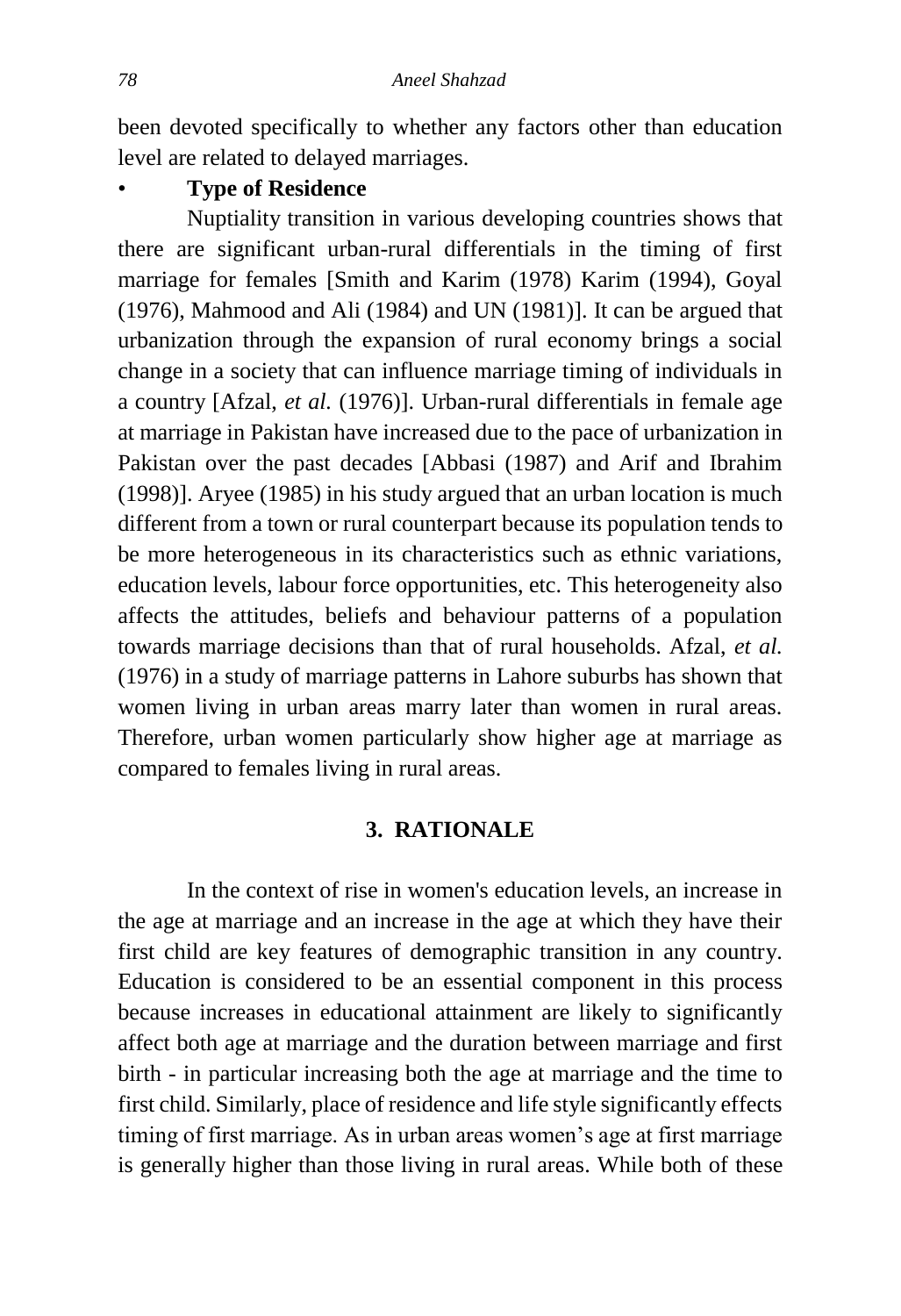discussed factors have strong influence on female's age of first marriage in a community.

The present study attempted to find differentials in female age at marriage in Pakistan since Pakistan has begun to face early demographic transition since 1990s which generally starts from delayed marriages through rising female age at marriage. The female age at first marriage is strongly associated with reproductive life span or years of child bearing. In Pakistan, where maternal death toll is still on 76 deaths per 100000 live births and infant mortality is still high to about 78 deaths per 1000 live births. Female age at marriage effects years of child bearing, age at first pregnancy, mother and child health and also average number of children. There is a need to provide improved counseling to married women who married at younger age about child bearing and health care. This study will measure factors of interest which can contribute to rise age at marriage in the culture of Pakistan. Particularly in this study effect of education and place of residence (urban/rural) has been measured.

In Pakistan where a sufficient percentage of women married to age group 15-24, maternal and child health (MNCH), child bearing, number of children, demand and practice of family planning methods and unmet need for contraception are critically associated components which could be studied in separate context.

# **Objectives of Study**

This study only focused on differentials in female age at first marriage in Pakistan and estimated influencing of female education which is a socio-cultural factor. Therefore, the major objectives of the present study are to:

- Study the patterns and levels of female age at first marriage in Pakistan;
- Analyze the differentials in female age of marriage by ruralurban place of residence in Pakistan; and
- Examine the differentials in female age at marriage by level of education.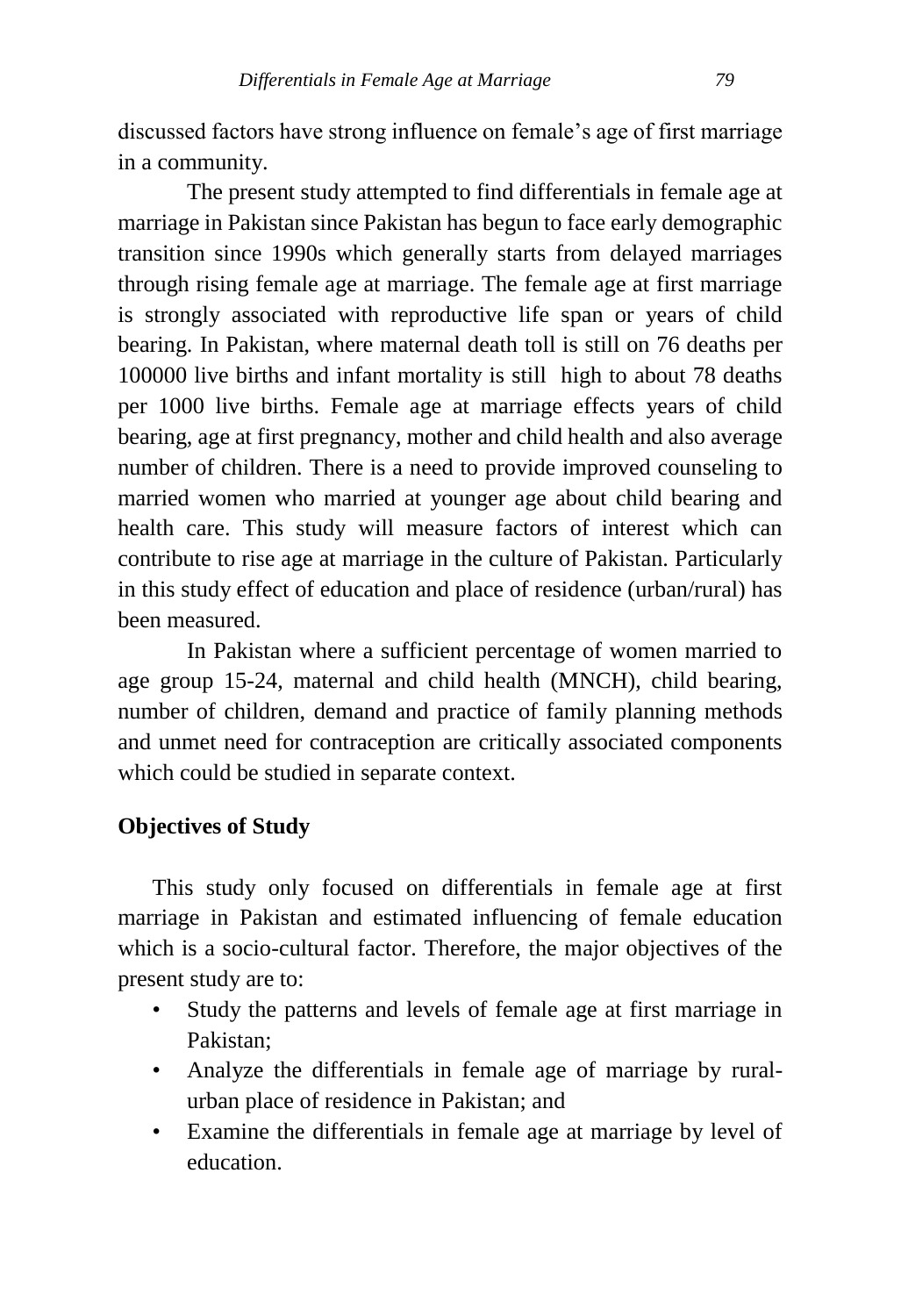#### **4. METHODOLOGY**

# **4.1 Data Source**

The investigation of differentials in female age at marriage in this study is generally based on primary and to some extent secondary data analysis which particularly obtained from Pakistan Demographic and Health Survey (PDHS) 2006-07. PDHS is a national level survey of evermarried women of reproductive aged 15-49 years and used as primary source of data in this study. It is the second survey of its type which was conducted in Pakistan since its unification in 1990-91 [NIPS (1990-91) and (2006-07)]. This survey collected information on child health, marriage, fertility, family planning, fertility preferences, prenatal care and maternal mortality. 10,601 ever-married married were identified as eligible respondents in the survey while 10,023 successful interviews were conducted from eligible women in the households and the response rate was 94.5 percent (Figure.1).





Of the 10,023 eligible women who were interviewed in the survey, 9556 women were identified as currently married women. Pakistan Demographic and Health Survey (PDHS) 2006-07 covered all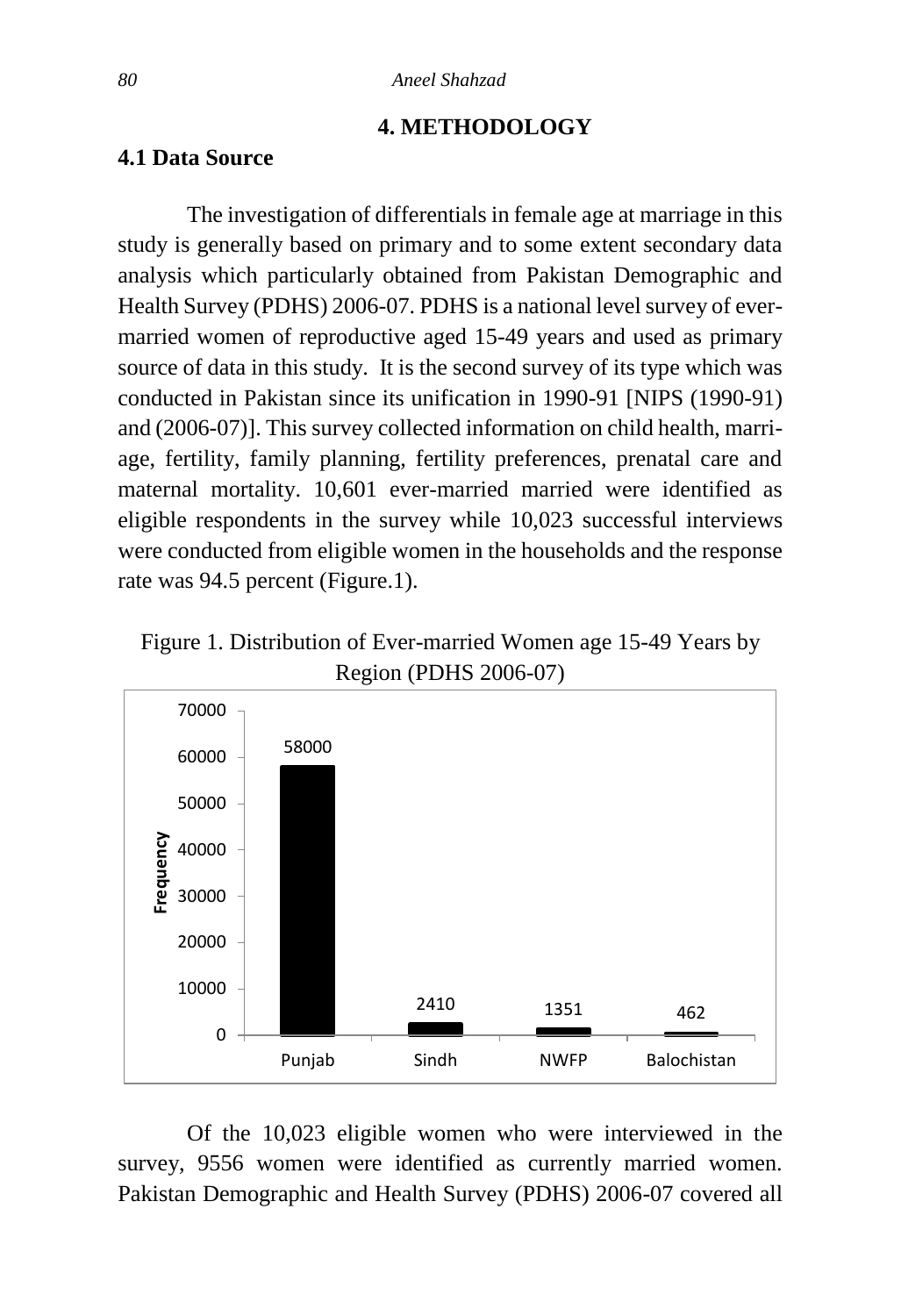the four provinces of Pakistan excluding the Federally Administrated Northern Areas (FANA), military restricted areas and protected areas. While comparative analysis also discussed in a separate section with findings of PDHS, 2012-13.

Geographical representation of respondents in PDHS 2006-07 shows that Punjab and Sindh have highest percentage, i.e., 57.9 percent and 24 percent respectively while NWFP and Balochistan have lower percentage of ever-married women that were interviewed in PDHS 2006- 07.

# **4.2 Measurements**

The dependent variable in the present study was female age at first marriage based on a question for ever-married women's questionnaire that measured in years that; "how old were you when you first started living with husband?" Month and year of first marriage are also asked from the respondents in the survey.

The independent variables include the social and some other characteristics of ever-married women which are hypothesized to influence female age at marriage in Pakistan. The control group variables include women's education level and work experience before and after marriage, province, region, type of residence and husband's education and occupation. Table 1 presents the measurements of all these variables.

ANOVA technique was used to examine the influence of variables such as; female education and place of residence on female age at marriage in Pakistan. The dependent variable in ANOVA analyses examined the changes and differentials in female age at first marriage by women' years of schooling, and by type of place of residence separately. Secondly, logistic regression was also applied for further analysis in this study, in dichotomous form of dependent variable of female age at first marriage. The purpose of this analysis was to measure the effect of certain independent variables of social factors which affecting female age at marriage in Pakistan including; years of schooling, and type of place of residence.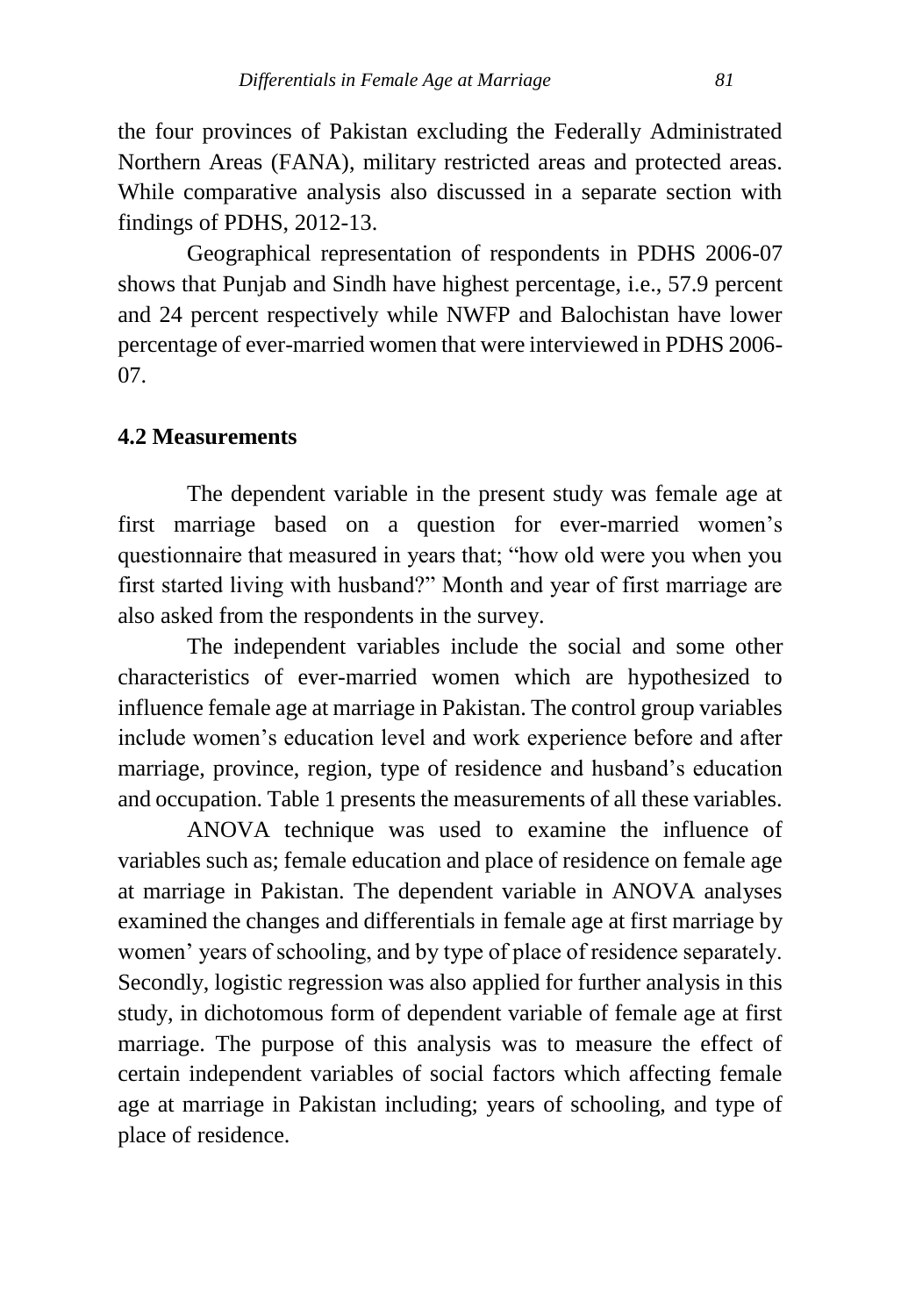| Variable                          | Category       |
|-----------------------------------|----------------|
| Region of Residence               | Urban          |
|                                   | Rural          |
|                                   |                |
| <b>Current Place of Residence</b> | Major Urban    |
|                                   | Other Urban    |
|                                   | Rural          |
|                                   |                |
| Respondent's Education Level      | No Schooling   |
|                                   | $1-4$ Years    |
|                                   | 5--8 Years     |
|                                   | $9 - 12$ Years |
|                                   | $13+Years$     |
|                                   | $16 + Years$   |

Table 1. Socio-economic Characteristics of Ever-Married Women (aged 15-49)

# **5. DATA ANALYSIS**

# • **Bivariate Analysis**

In addition to evaluate the relationships between variables, researchers are often interested in comparing two or more groups of people. As members of the same group changed over time or if there are some differences among the groups on defined criteria. One-way analysis of variance (ANOVA) is mathematically a ratio (the F value), comparing the distribution of values from a variable among three or more groups in terms of the variance within the groups. Similarly, variances are deviations from the means hence we can use ANOVA to compare means. When there are greater differences between the categories than within the categories then we can conclude that differences in the means of a variable among the three or more groups being compared are statistically significant. When the variances between categories are similar to the variances within each category and the ratio is around 1.0 which resulting in a conclusion of no significant differences in means among the groups being compared [Nardi (2006)].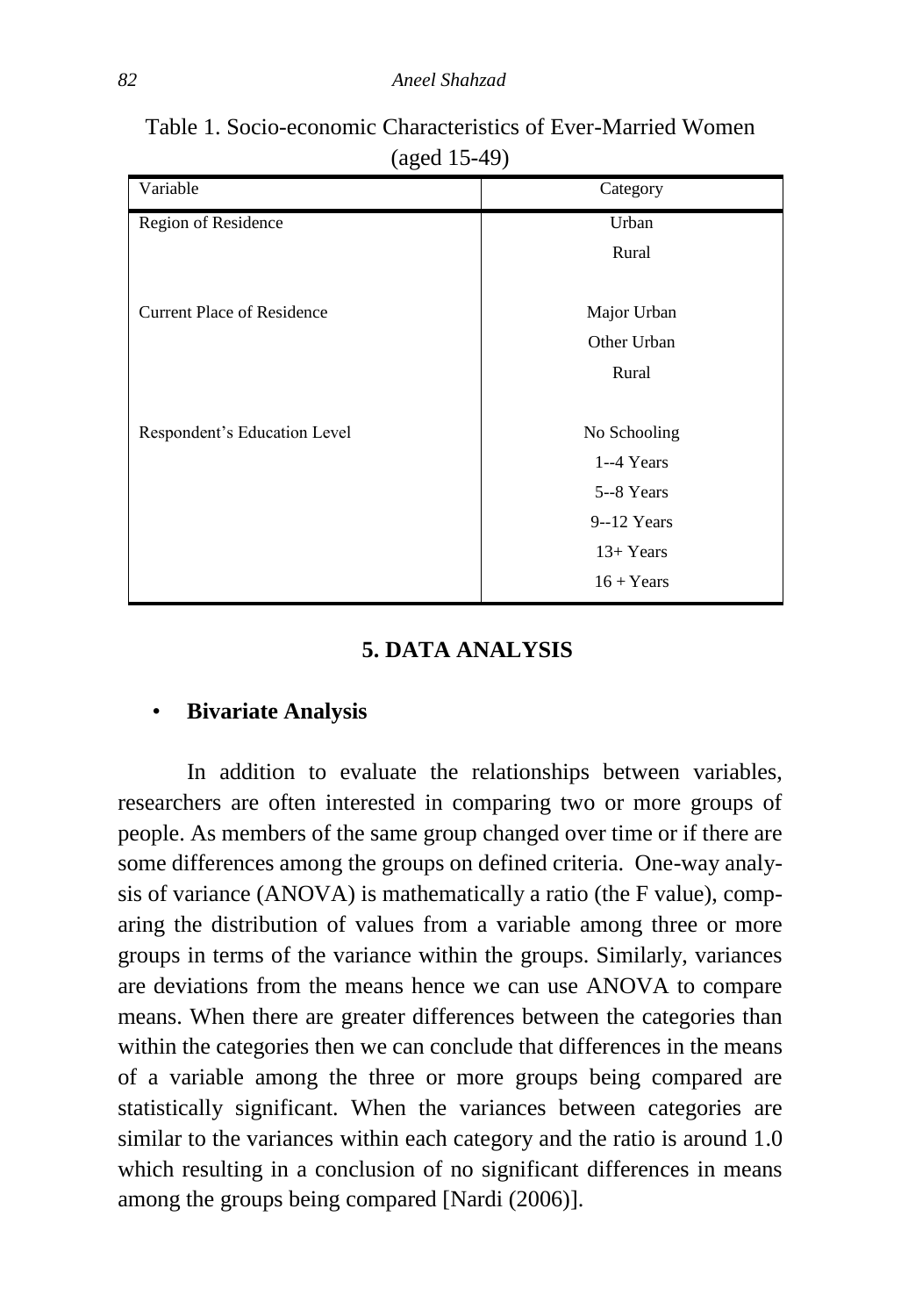In this section bivariate analysis is conducted to find the effects of key factors associated with the female age at first marriage. All statistical analysis was conducted using SPSS 13.0 and 16.0. In order to find whether a relationship exists between the independent variables of urban-rural place of residence and education level, and the dependent variable of age at first marriage ANOVA technique is used in this study. This method of analysis is appropriate because it illustrates whether there are relationships between variables which is the major approach of this study.

The dependent variable in the analysis was female age at first marriage measured in years. Factors associated with the delayed marriages have been assigned two conceptual categories of whether the ever-married sampled women had attended school which measured in years of schooling, and the factors associated, whether they lived in major urban areas, other urban areas or rural region.

While from a total of 10,023 married women of reproductive age (15-49) years, more than half the sample of women showed no-education prior to marriage, more than 50 percent of women aged between 15 and 49 years started living with their husband i.e. got married with no education, about 20 percent women married with primary education or higher and only 06 percent completed secondary or more education at the time when they were living with their husbands.

The results revealed that with almost secondary or higher years of schooling, age at first marriage, increased for women in Pakistani society. While looking at the relationship between the timing of first marriage and type of place of residence, we find that women who lived in major urban areas prior to marriage have a significantly higher age at first marriage of over one year in comparison to the 66 percent of the sample whose age at first marriage is one year lower than the women living in major urban areas. The next higher age at first marriage found among women who lived in major urban areas and at the same time had higher years of schooling with an average of more than 03 years. It is interesting to note that almost a half of the sample had no education at all and had the lowest age at first marriage among all the education groups (Table 2).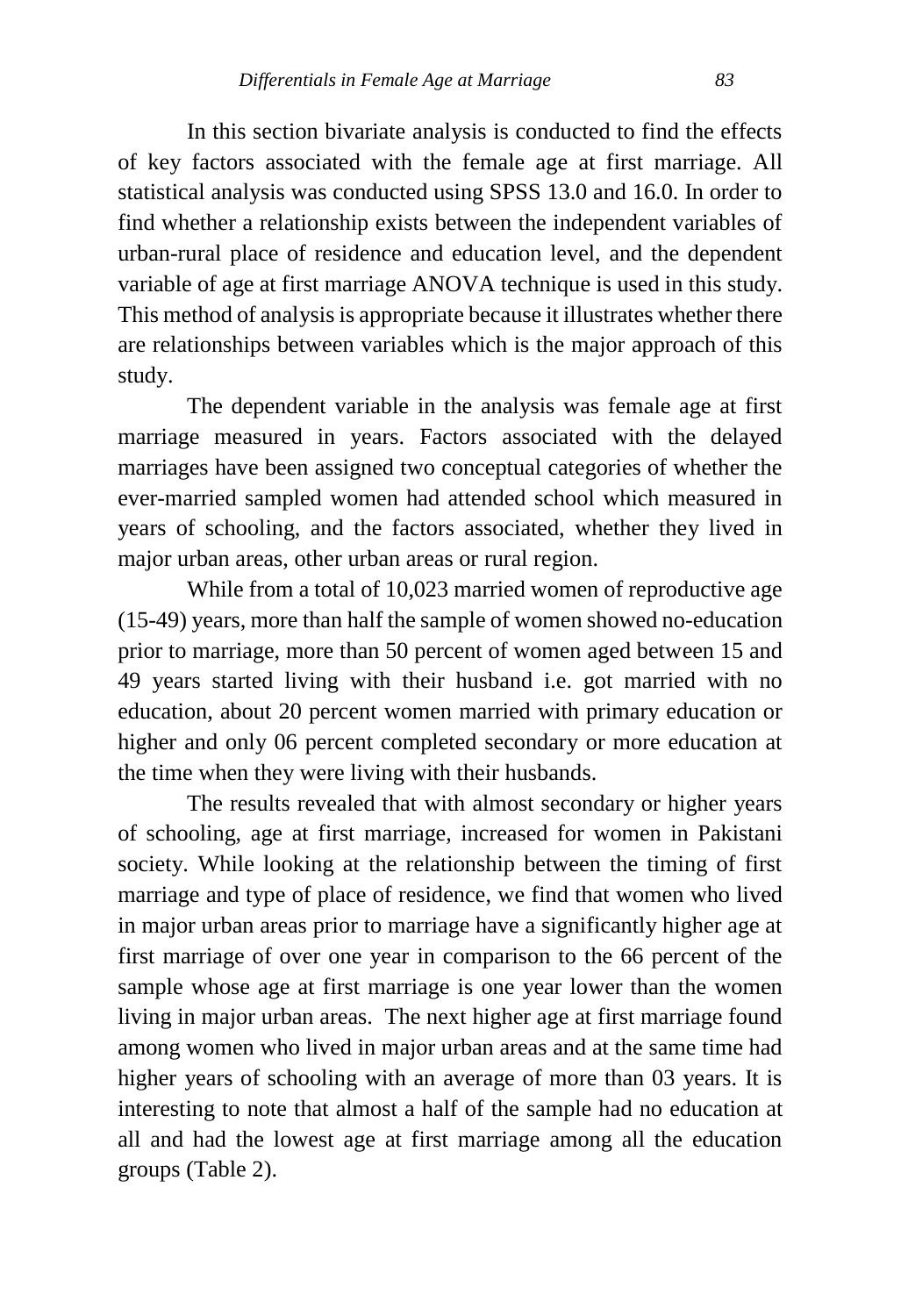| Independent Variable                      | Mean Difference<br>(One-way ANOVA) | Percent | N     |
|-------------------------------------------|------------------------------------|---------|-------|
| <b>Years of Schooling</b><br>No Schooling | $P = 0.05$<br>$0.05*$              | 64      | 6511  |
| 1-4 Years                                 | $na**$                             | 5.0     | 478   |
| 5-8 Years                                 | 0.77                               | 15.6    | 1563  |
| 9-10 Years                                | 2.21                               | 8.1     | 809   |
| 11-12 Years                               | 3.21                               | 3.9     | 321   |
| $13+Years$                                | 4.75                               | 3.4     | 341   |
| Total                                     |                                    | 100     | 10023 |

Table 2. ANOVA Results Mean Age at First Marriage of Evermarried Women age 15-49 Years by Years of Schooling

\* The result is significant at 1.00 level.

\*\*There is not much mean difference because of lower percentage of women in this category.

Bivariate analysis presented that both the years of schooling and place of residence are significantly associated with female age at first marriage. Women with more years of schooling have age of first marriage about 5 years greater, while women with secondary years of schooling have a mean of about one year lower. On the other hand, women who did not attend school or with limited education have major difference in mean age at first marriage as compared to women with secondary years of schooling or higher, as shown in the following table. Similarly, women from major urban areas have higher age at first marriage within the sample of about (0.517 years) than women who did not live in major urban areas prior to marriage. The results have shown that rural women married about one years (-0.985 years) before than the women living in major urban or other urban areas (0.469 years).

Overall, the above given bivariate analysis presented in Table. 02 show that woman's education in years and place of residence are strongly associated with the length of her age at first marriage. Women who lived in major urban areas have the highest age of first marriage with an average of 21 years, while those who lived in rural areas have the lowest age of marriage. As expected, the age at first marriage of women lived in major urban areas seemed to bring with them the influence of the urban environment and are also influenced by the school enrolling opportunities. Women who spent their life in other urban counterparts have a slightly lower average age of first marriage of 20 years than women who lived in rural areas 18.5 years. Following table indicated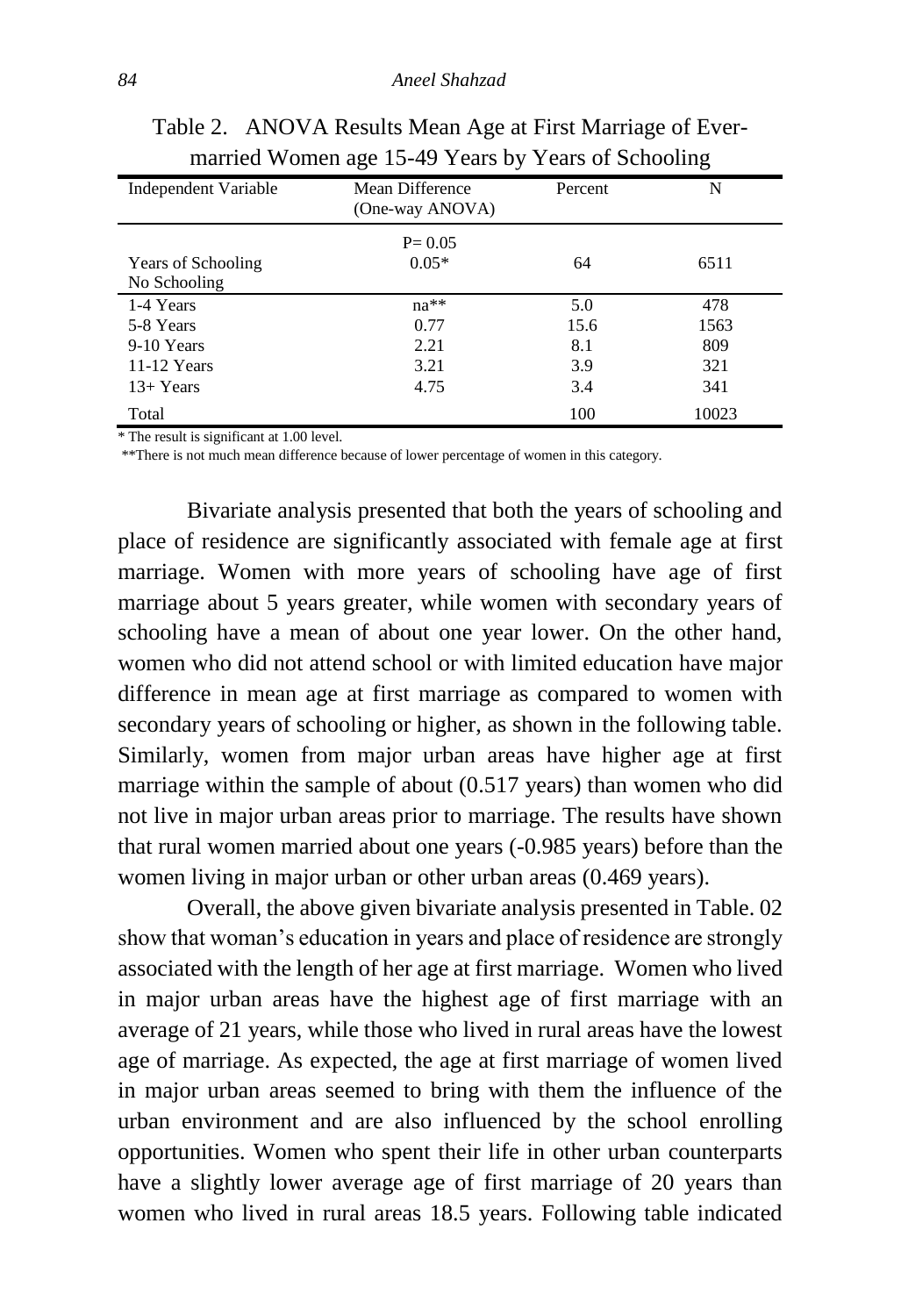that women with no schooling showed greater difference than women who have middle, secondary and higher education. As 64 percent women were married with lower average age at first marriage than women with more years of schooling.

Table 3 also presents the percent distributions of the variables used in the analysis as well as the mean difference in age at first marriage for females according to the variables of interest, using ANOVA to test the significance of the differentials in female age at first marriage in Pakistan. The results shown that women's age at first marriage are significantly affected by place of residence as women who have lived in major urban areas have higher age at first marriage, with an average of almost one year, while those women who reported to be lived in rural areas have almost one year lower age at first marriage. As expected, age at first marriage of the women in the other urban category fall in between these two figures. Hence, women seemed to influence by their living environment. Women who lived in urban areas have a slightly higher average age at first marriage (0.5 years) than women who lived in rural areas (-0.985 years).

Table 3. ANOVA Results Mean Age at First Marriage of Ever-married Women age 15-49 Years by Type of Place of Residence

| Independent Variable | Mean Difference<br>(One-way ANOVA) | Percent | N     |
|----------------------|------------------------------------|---------|-------|
| Major Urban          | 0.517                              | 18.9    | 1898  |
| Other Urban          | 0.469                              | 14.5    | 1452  |
| Rural                | $-0.985$                           | 66.6    | 6673  |
| Total                |                                    | 100     | 10023 |

The findings of this study highlighted the significant effects of education and urban/rural place of timing of female marriage in traditional society of Pakistan. Although, data in this study collected from all four provinces of Pakistan, however, variations in the study were not addressed by region rather overall findings have been presented which represented age at first marriage for population groups from diverse backgrounds in the society of Pakistan. Secondly, results focused only on the differentials in female age of first marriage and reported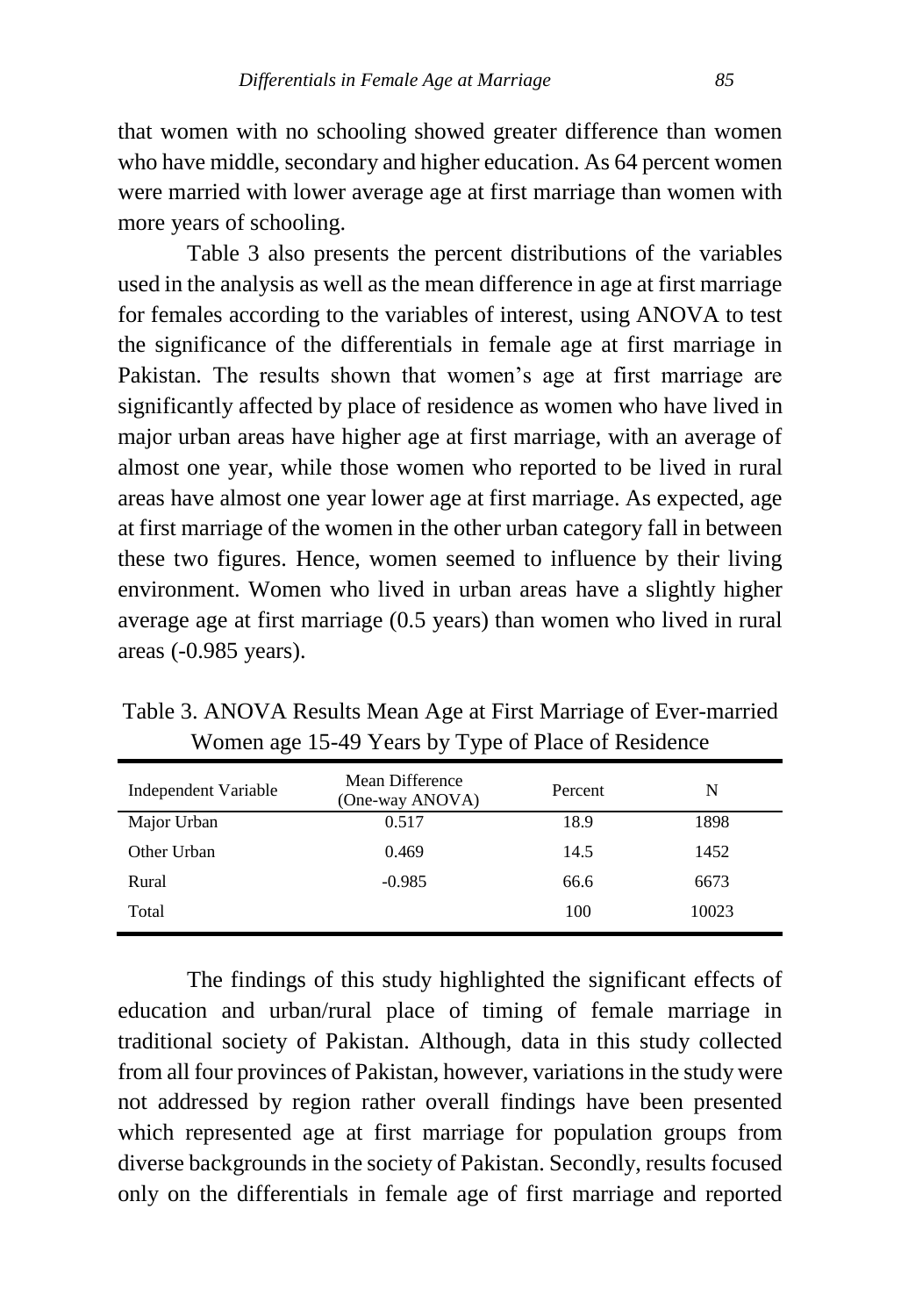findings are similar with results of other studies of Pakistan and other regions that female age at marriage strongly is strongly influenced by higher education and urban lifestyle. Therefore, the results of this study illustrate the fact that female age at first marriage is generally influenced by different cultural and social factors in community settings as discussed in several previous studies and in the literature.

# **5.2 Multivariate Analysis**

Logistic regression is applied for further analysis in this study, in dichotomous form of dependent variable of female age at first marriage. The purpose of this analysis is to measure the effect of certain independent variables which include social factor of female years of schooling, and type of place of residence in Pakistani society.

Table 4 presents the OLS estimates from the multivariate analysis of female age at first marriage place of residence and years of schooling. This analysis is based on two categories of age at first marriage, i.e., female age at first marriage <20 years and >20 years. We find whether years of schooling and place of residence affect woman's age of first marriage and how selected variables are significantly associated with the gap.

### **i. Age at First Marriage and Female Education**

Pakistani society is a traditional society with very low literacy rates particularly for females. Research has shown that women are more likely to have delayed age at first marriage with higher education [Gangadharan and Maitra (2000) and Duza and Baldwin (1976)].

The analysis of selected variables in the following showed that both female years of schooling and place of residence are found to be strongly associated with female age at first marriage. Compared to women who have no or limited education with educated females have a significantly longer interval by two years. Women with secondary years of schooling also have significantly later age at first marriage than the reference group.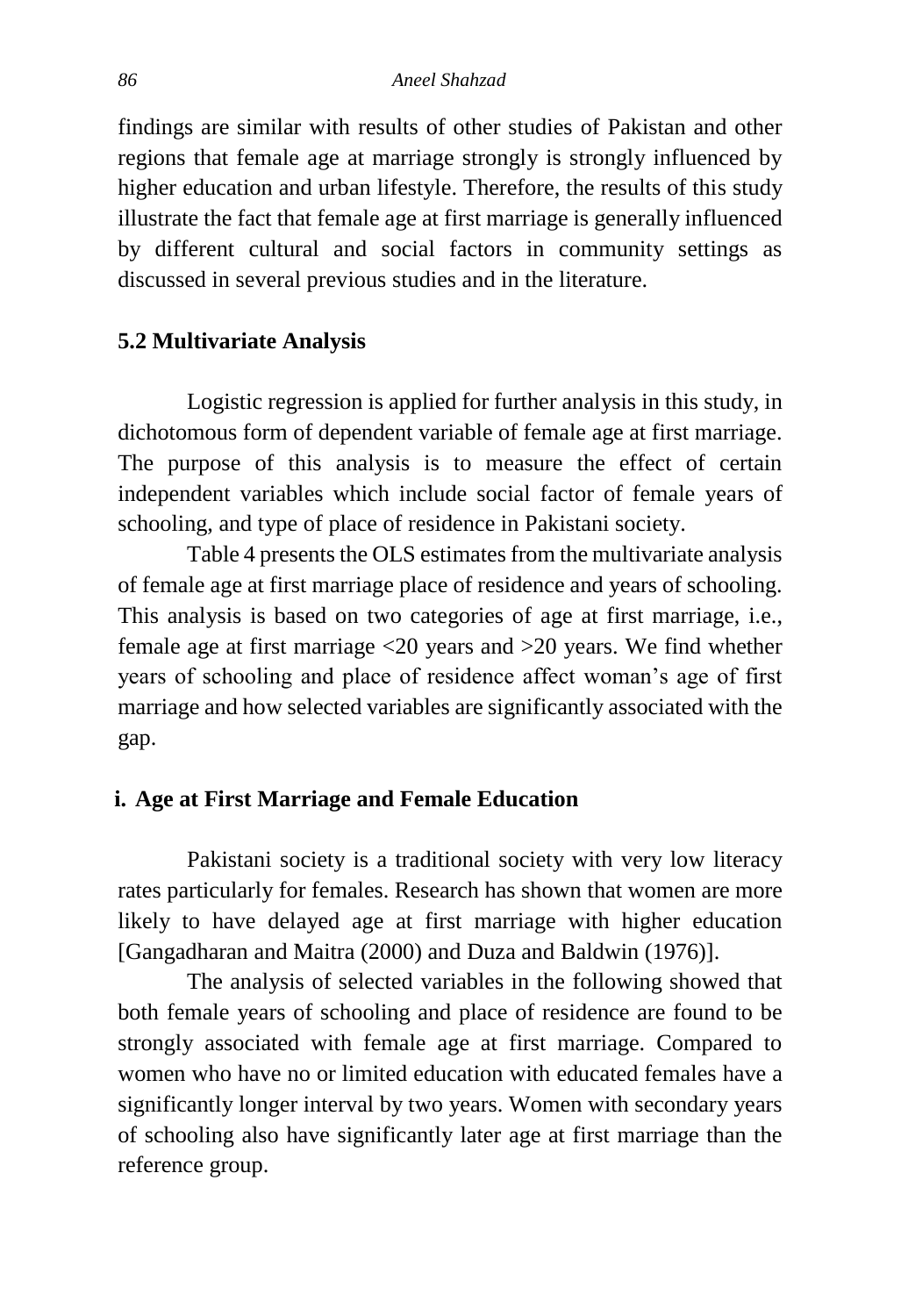| o                         |                |           |       |  |  |
|---------------------------|----------------|-----------|-------|--|--|
| Independent Variable      | Coefficients B | Std.Error | Sig.  |  |  |
| <b>Years of Schooling</b> |                |           |       |  |  |
| <b>No Schooling</b>       |                |           |       |  |  |
| 1-4 Years                 | na*            |           |       |  |  |
| 5-8 Years                 | 0.37           | .068      | 0.00  |  |  |
| 9-10 Years                | 1.03           | .081      | 0.00  |  |  |
| $11-12$ Years             | 1.47           | .114      | 0.00  |  |  |
| $13+Years$                | 2.35           | .121      | 0.00  |  |  |
| <b>Place of Residence</b> |                |           |       |  |  |
| <b>Major Urban</b>        |                |           |       |  |  |
| Other Urban               | $-.54$         | 0.072     | 0.00  |  |  |
| Rural                     | $-.28$         | 0.058     | 0.00  |  |  |
| <b>Total</b>              |                | 100       | 10023 |  |  |

Table 4. OLS estimates of Female Age at First Marriage with Years of Schooling and Place of Residence

\*There is not much mean difference because of lower percentage of women in this category.

#### **ii. Female Age at First Marriage and Place of Residence**

Similarly, moderate relationship between place of residence and female age of first marriage is explained in several demographic and social studies [Mahmood and Ali (1984), Smith (1980) and Goyal (1976)]. The analysis of selected variable in Table 4 presented the effects of urban-rural residence on timing of female marriage in Pakistan. It shows that place of residence is significantly associated with female age of first marriage in Pakistani society. Compared to women in major urban areas, those who live in rural regions have age at first marriage of about one year lower, while those who live in other urban have shorter difference in female age of first marriage than the reference group. However, the difference in female age at first marriage does vary significantly in some regions. Women in other urban counterparts have greater difference in age at first marriage than those who live in rural areas and shorter difference with the reference category.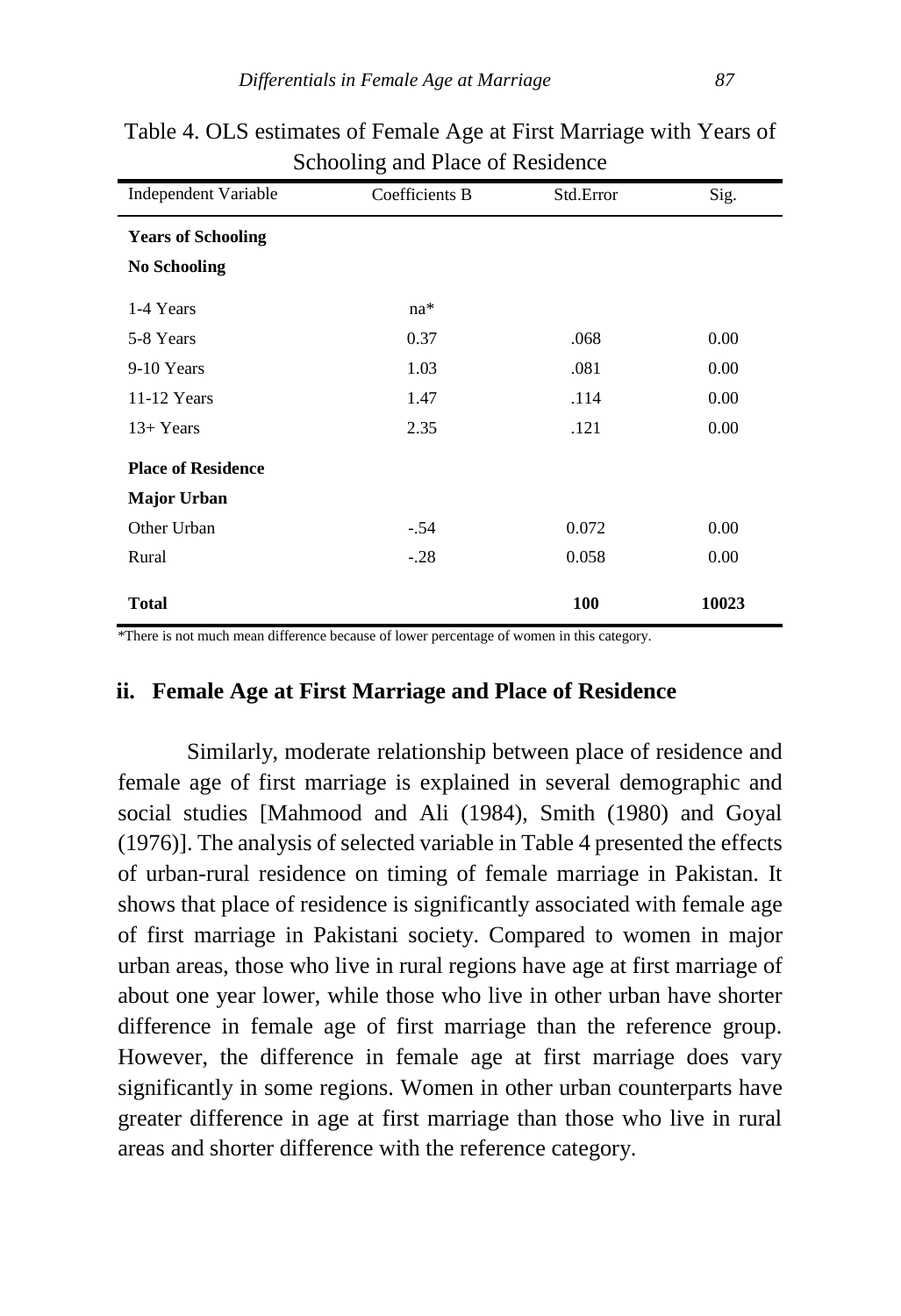# **6. DISCUSSION AND COMPARISON WITH PDHS 2012-13**

Findings from PDHS, 2006-07 indicated that women who lived in urban areas have the highest average age of first marriage, i.e., 21 years, while those who lived in rural areas have the lowest age of marriage. As expected, the age at first marriage of women lived in major urban areas seemed to carry with them the influence of the urban lifestyle and are also influenced by the educational enrollment opportunities. Women who spent their life in other urban counterparts have a slightly lower average age of first marriage of 20 years than women who lived in rural areas (18.5 years).

Statistics about female age at first reported in PDHS 2012-13 illustrated similar levels and patterns as women living in urban areas have almost the same age at first marriage and women from rural counterparts married in younger age as data reported from PDHS 2006- 07. Only one major difference in age of marriage is for women with secondary education (22.3 years), which seemed higher than in retrospective PDHS 2006-07 survey.

In order to understand the practices of marriage trends among women in Pakistan, there has been a link with trends and indicators in the literature cited above, which considers the women's education levels and area distribution of the population.

### **i. Age at Marriage and Female Education**

Education is the main factor that promotes wide options among women regarding the personal choices because it is related to increased personal autonomy in terms of developing their human capital in the labour market as well to greater scope for independent search in the marriage market. Hence increased formal education tends to make women for delayed marriages and decide not to have children early. In modern societies education is seen as more important than the social status that men and women attain through marital relationship. However, the connection between years of schooling and changes in decision about marriage is clear. In case of Pakistan, the findings of study showed that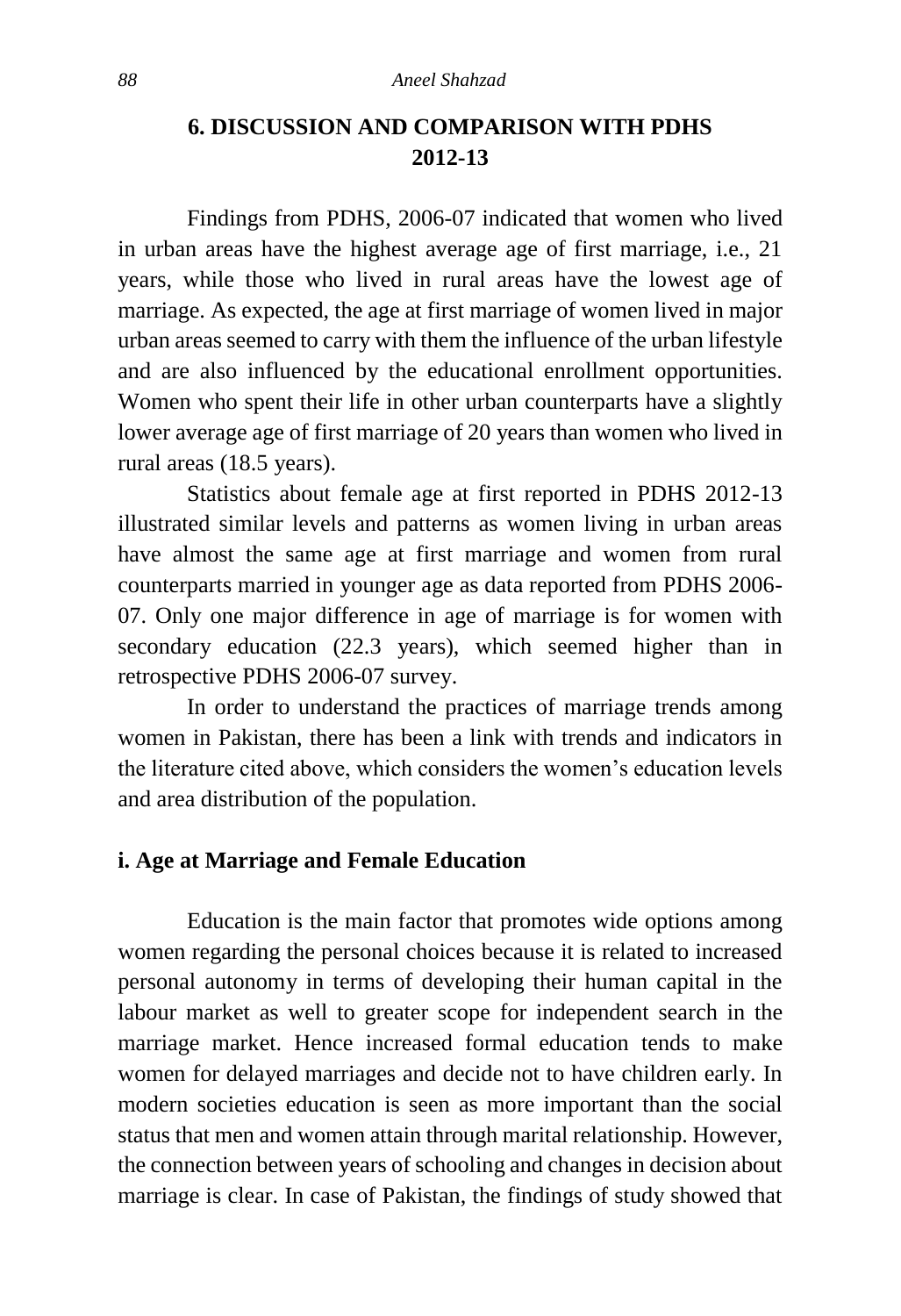women's increased years of education are positively correlated with delayed marriage. Even though general trends show a positive relation between the two independent variables there are many differences within effect of these variables of female age of first marriage in Pakistani society.

# **ii. Age at Marriage and Urbanization**

Effect of the place of residence on women's age at first marriage could be combined in diverse types of approach. The urban-rural differentials in marriage patterns can be explained not only by place of residence but also by differences in the structure of the population that live in urban/rural areas. In Pakistan, rural population have a relatively high proportion of people who maintain their cultural and family patterns and social control in their communities is strong to much extent in personal matters such as marriage. These traditional marriage patterns imitate more formal marriage trends and also an early female age at marriage. However, in urban settings social control is less evident for women and they could be more exposed to modern life styles that can lead to delay decision of marriage. However, findings from this study showed that other factors on the other hand may play an important role in explaining the observed differences between rural/urban areas. As discussed above, one is easy access to formal education which led individuals to postpone their entry into formal marriage and second is major urban place of residence.

#### **7. CONCLUSION**

The results of bivariate analysis emphasized the key factors associated with women's age at first marriage in Pakistan. Important variables associated with delayed age at first marriage were whether women achieved higher education and whether they were living in urban areas. We can conclude that rural place of residence affects female age at first marriage as rural women married about one year before than the women living in urban areas.

Conversely, the findings indicate that attending school increases the time period till women stay unmarried. On the other hand, education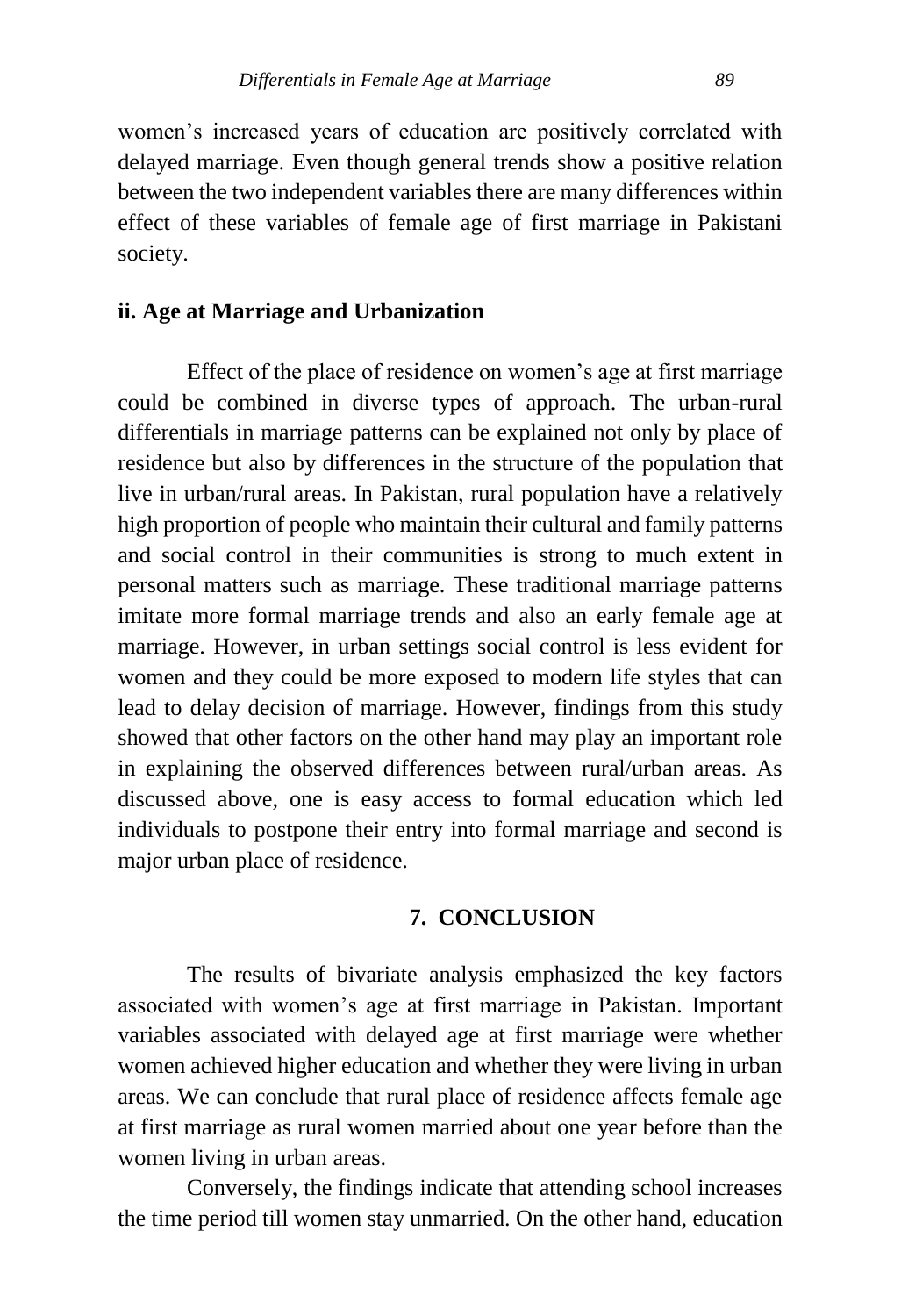in itself is a positive outcome as it is the associated delay in marriage such that it allows women greater opportunities for autonomous development in achieving higher education and capacity building. Moreover, delayed age at marriage might mean that women have longer pause between marriage and first child birth.

The associations between factors like place of residence and delayed marriages are strong as the direct correlation between female education and age at first marriage as discussed above. Even though the distribution of women's age at first marriage by their school attending years shows that higher educated women in Pakistan are more likely to have higher age at marriage, and the association is highly significant as it directly affects the other factors of women's individual development. This is true for major urban residence as well.

To end this discussion, more efforts are required to be devoted in understanding the issues involved in women's age at first marriage in Pakistan which beginning with research on female age of first marriage as it is directly associated with child bearing and thus population growth rate of Pakistan . Currently, national level surveys such as the PDHS collect demographic and health information on ever-married women only. However, the data of the survey do not include variables that measure the respondents' role in decision-making process, dowry and about ideal age at marriage in our society. Moreover, information about family's socio-economic characteristics can help to understand the influences of parent as well as women's decisions about age at first marriage in Pakistan.

#### **REFERENCES**

- Afzal, M., S. Mubashir, and H.B. Siyal (1994) Consanguineous Marriages in Pakistan. *The Pakistan Development Review* 33:4, 663-676.
- Afzal. M., Z. Khan, and N.A. Chaudhary (1976) Age at Marriage, Fertility and Infant Child Mortality in a Lahore Sub-urb *The Pakistan Development Review,* 15:1, 1-4.
- Agaba, P. and L.K. Atuhaire (2010) Determinants of Age at First Marriage among Women in Western Uganda. *European*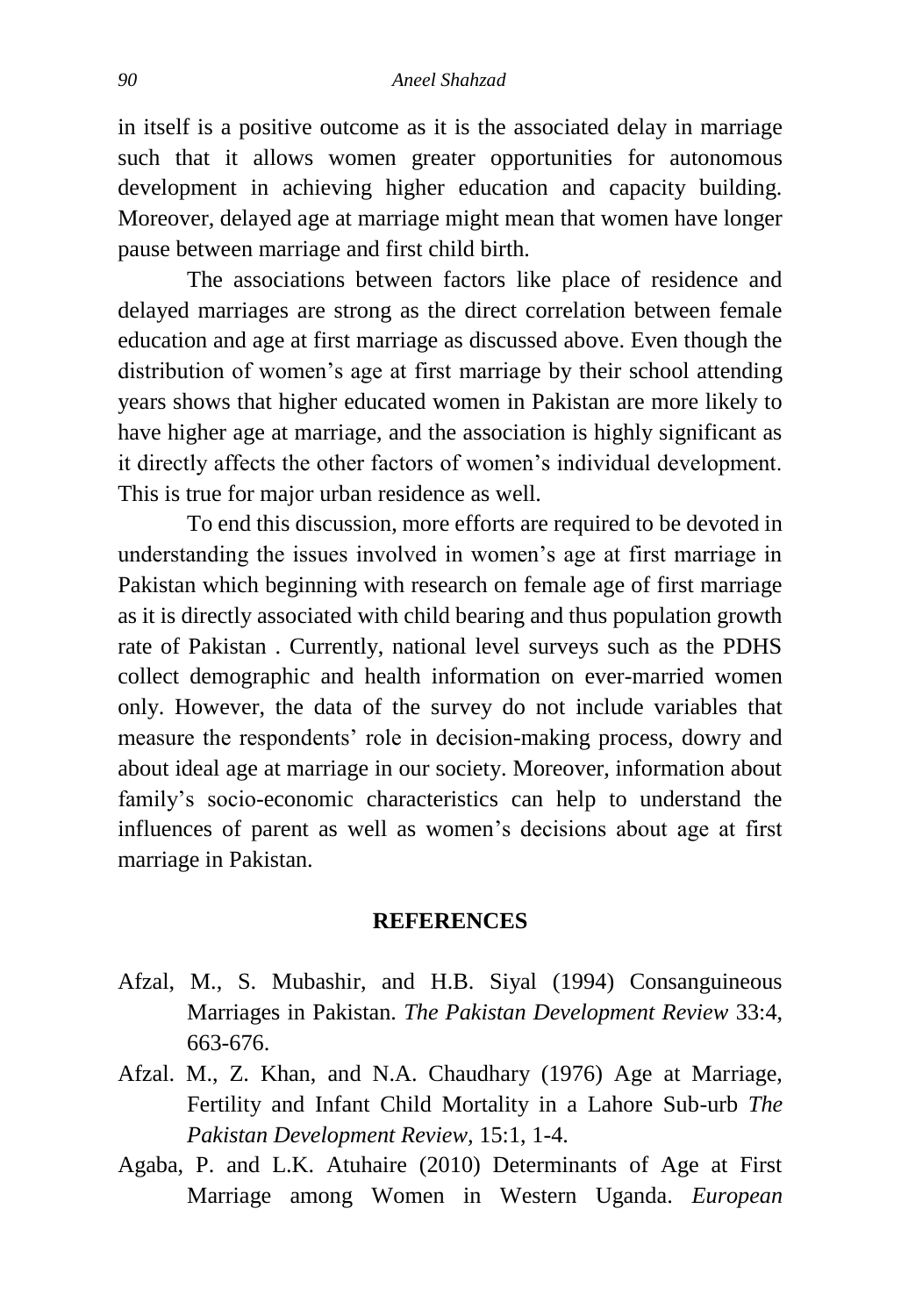*Population Conference*. An Analysis of Nuptiality Data in the Columbia. *Scientific Reports* No.11 May 1980, Vienna, Austria 1-4 September.

- Arif, G.M., and S. Ibrahim (1998). The Process of Urbanization in Pakistan, 1957-81. *The Pakistan Development Review,* 37:4, 507-522.
- Aryee, F. (1985) Nuptiality Patterns in Ghana. In *Demographic Patterns in Ghana: Evidence from the Ghana Fertility Survey* 1979-80. Singh S., J. Y. Owusu and I. H. Shah (eds.). Available at: [http://www.popline.org/node/422379.](http://www.popline.org/node/422379)
- Bittles, H. (1994) The Role and Significance of Consanguinity as a Demographic Variable. *Population and Development Review,* 20:3, 561-584.
- Bittles, A.H. and M.L. Black (2010) Consanguinity, Human Evolution, and Complex Diseases. *Proceedings of the National Academy of Sciences.* Page No. 1779-1786, United States.
- Duza, M.B. and C.S. Baldwin (1976) Nuptiality and Population Policy: An Investigation in Tunisia, Sri Lanka and Malaysia. Monograph, New York: The Population Council.
- Fazalbhoy, N. (2006) *Encyclopedia of Women and Islamic Cultures.*  Volume 3 Family, Body, Sexuality and Health. Boston: Brill, Leiden.
- Fsloglu, H. (2001) Consanguineous Marriages and Marital Adjustment in Turkey. *Middle East Technical University*, Ankara, Turkey.
- Gangadharan, L. and P. Maitra (2001) The Effect of Education on the Timing of Marriage and First Birth in Pakistan. *Australian National University, Australia South Asia Research Centre,*  [ASARC Working Papers](http://ideas.repec.org/s/pas/asarcc.html) No. 04.
- Grant, J.C. and A.H. Bittles (1997) The Comparative Role of Consanguinityin Infant and Child Mortality in Pakistan. *Annals of Human Genetics,* 61:2, 143-149.
- Hashmi, N. and M.I. Zafar (2000) Correlates of Age at First Marriage in Pakistan. *Journal of Rural Development and Administration,* 32:1, 96-102.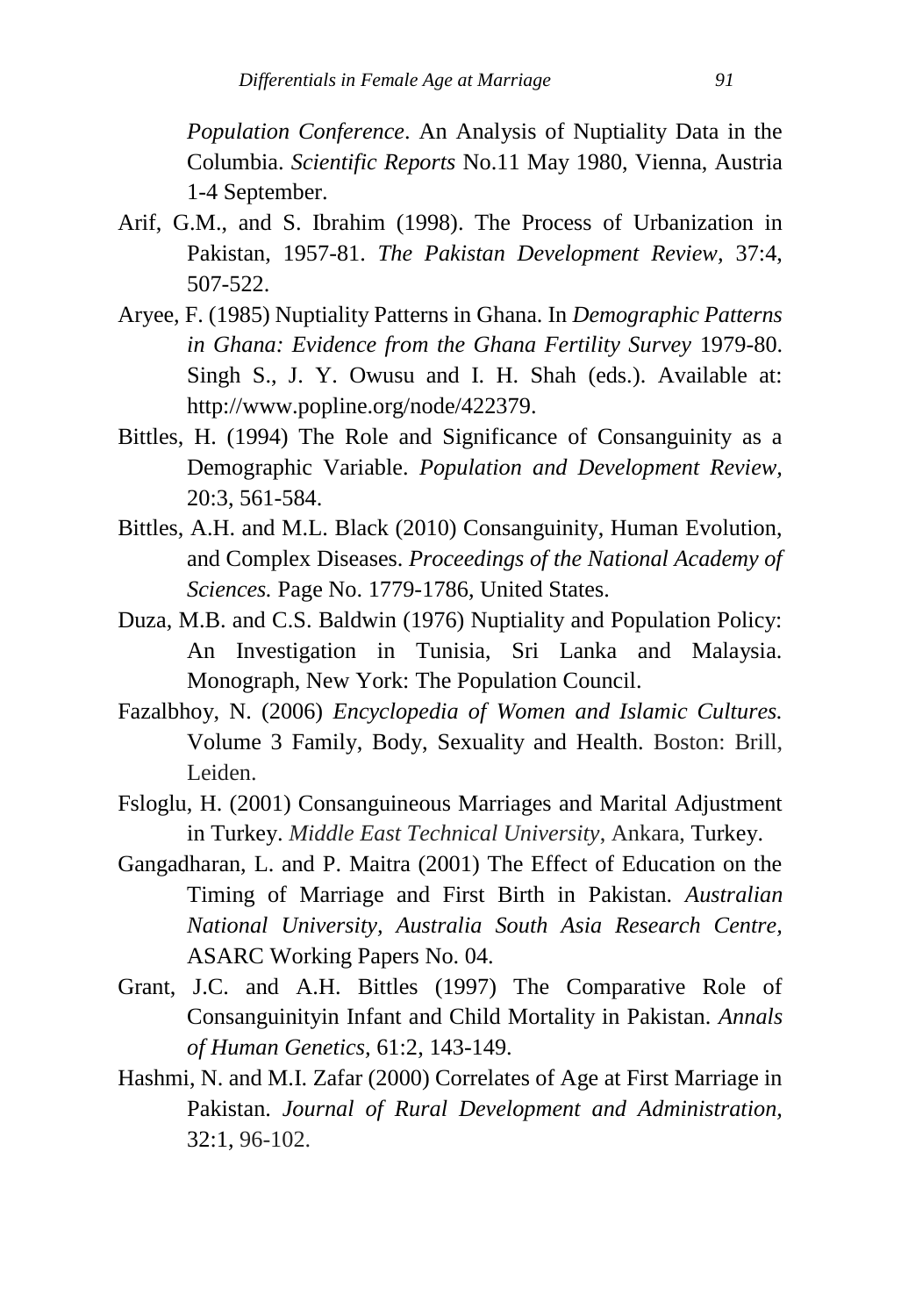- Hussain, R. (1999) Community Perceptions of Reasons for Preference for Consanguineous marriages in Pakistan. *Journal of Biological Science,* 31:04, 449-461.
- Islam, N.M. and A.U. Ahmad (1998) Age at Marriage and its Determinants in Bangladesh. *Asia Pacific Population Journal,* 13:2, 73-92.
- Islam, M.M. and M. Mahmud (1996) Marriage Patterns and Issues Related to Adolescent Marriage in Bangladesh. *Asia Pacific Population Journal,* 11:3, 27-42.
- Jesmin, S. and S. Salway (2000) Policy Arena Marriage among the Urban Poor of Dhaka: Instability and Uncertanity. *Journal of International Development*, 12:5, 689-705.
- Jones, G.W. (2010) Changing Marriage Patterns in Asia. *Asia Research Institute. Working Paper* Series No. 131. Jones, Gavin, Changing Marriage Patterns in Asia (January 15, 2010). Asia Research Institute Working Paper No. 131. Available at SSRN: [http://dx.doi.org/10.2139/ssrn.1716533.](http://dx.doi.org/10.2139/ssrn.1716533)
- Karim, M.S. (1984) Differentials in Age at First Marriage. Infertility in Pakistan. *A Review of Findings from the Pakistan Fertility Survey*, Alam, I. and B. Dineson (eds.) International Statistical Institute, Voorburg.
- Kiani, M.F. (1984) Trends and Differentials in Female Age at Marriage in Pakistan. *Studies in African and Asian Demography. CDC Annual Seminar,* Research Monograph Series No.13, Cairo.
- Korson, H. (1965) Age and Social Status at Marriage Karachi, 1961-64. *The Pakistan Development Review,* 5:4, 586-600.
- Mahmood, N. and S.M. Ali (1984) Studies in Population, Labour Force and Migration. Project Report No. 02. *Pakistan Institute of Development Economics, Islamabad.*
- Mahmood, N. (2005) Assessment of Fertility Behaviour Change in the Socio-Cultural Context of Pakistan: Implications for the Population Program. *Asia-Pacific Population Journal,* 20:1, 13- 36.
- Nayab, Durr-e (2009) Who Marries Whom in Pakistan: Role of Education in Marriage Timing and Spouse Selection. *Pakistan*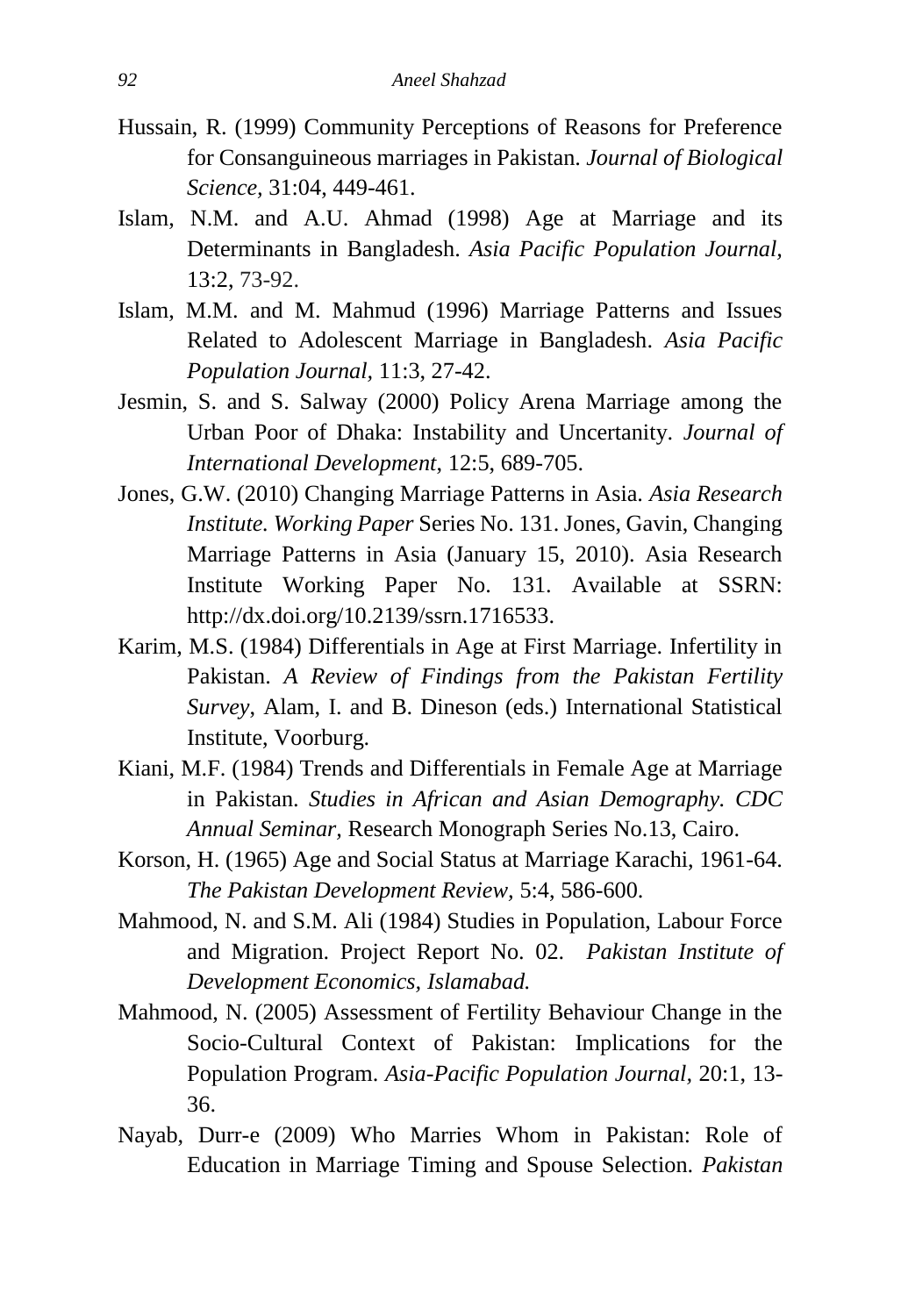*Institute of Development Economics,* Islamabad. (PIDE Monograph Series.

- NIPS (2002) Status of Women, Reproductive Health, and Family Planning Survey (2001-02). *National Institute of Population Studies,* Islamabad, Pakistan.
- PDHS (1991). Pakistan Demographic and Health Survey: 1990-91. *National Institute of Population Studies (NIPS),* Islamabad, Pakistan.
- PDHS (2007). Pakistan Demographic and Health Survey: 2006-07. *National Institute of Population Studies (NIPS),* Islamabad, Pakistan.
- GoP (2010) Pakistan Economic Survey: (2009-10). Ministry of Finance, Government of Pakistan.
- Nardi, P.M. (2006) *Interpreting Data: A Guide to Understanding Research*. Toronto: Pearsonperson Higher Education.
- Psacharopoulos, G. and M. Woodhall (1985) Education for Development: *An Analysis of Investment Choices.* Oxford: Oxford University Press.
- Ruzicha, L.T. (1979) Nuptiality and Fertility. Proceedings of a Seminar held in Belgium, 8-11 January. *IUSSP.*
- Sathar, Z. and M.F. Kiani (1986) Delayed Marriages in Pakistan. *The Pakistan Development Review,* 25:4, 535-552.
- Sathar, Z. and M.F. Kiani (1998) Some Consequences of Rising Age at Marriage in Pakistan. *The Pakistan Development Review,* 37:4, 541-556.
- Scientific Reports (1985) The Proximate Determinants of Fertility in North Sudan. Report No.73.
- Shaw, A. (2001) Kinship, Cultural, Preference and Immigration: Consanguineous Marriage among British Pakistanis. *Royal Anthropological Institute* 7:2, 315-334.
- Smith, P.C. (1980) Asian Marriage Patterns in Transition. *Journal of Family History* 5:1, 58-96.
- UNESCAP (1981) Population of Bangladesh. ESCAP/SPC *Country Monograph Series* No.08 United Nations Economic and Social Commission for Asia and the Pacific, Bangkok.